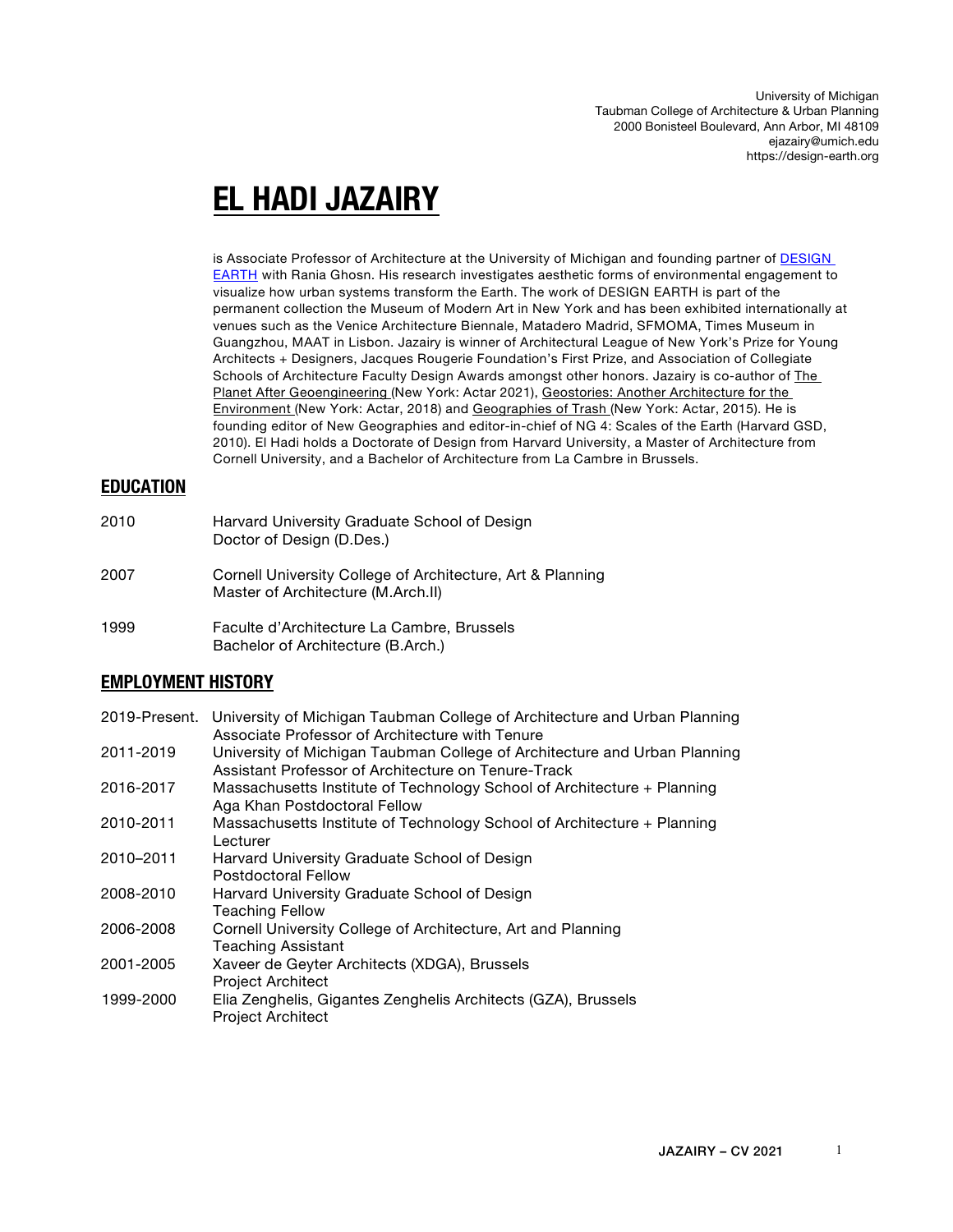## **SCHOLARSHIP**

#### **PUBLICATIONS**

#### **a. Books**

Ghosn, R. and Jazairy, E., The Planet After Geoengineering (Actar, 2021). Ghosn, R. and Jazairy, E., Geostories: Another Architecture for the Environment (Actar, 2nd ed. 2020 [2018]). Ghosn, R. and Jazairy, E., Geographies of Trash (Actar, 2015).

#### **b. edited volumes**

Jazairy, E. (ed.), New Geographies #4: Scales of the Earth (Cambridge: Harvard GSD, 2011).

#### **c. book chapters**

- 2021 Ghosn, R. and Jazairy, E. "Of Oil and Ice," Ambiguous Territory, eds. by C. Dwyre and C. Perry (Forthcoming).
- 2019 Ghosn, R. and Jazairy, E. "After Oil," Between East and West: A Gulf, eds. A. Karimi and H. Bukhamseen (Actar, 2019), 206–213.
- 2018 Ghosn, R. and Jazairy, E. "Geostories," Positions on Emancipation: Architecture between Aesthetics and Politics, ed. F. Hertweck (Lars Müller Publishers / University of Luxembourg, 2018), 97–107.

 Ghosn, R. and Jazairy, E. "Design Earth," Young Architects 18: (Im)Permanence (Andrea Monfried Editions Llc, 2018), 126–147.

Ghosn, R. and Jazairy, E., "Resource Territories," in "The Camp and the City," eds. J. Sordi, L. Valenzuela and F. Vera.

 2017 Ghosn, R. and Jazairy, E., "The Great Waste State," in Third Coast Atlas, ed. by D. Ibanez, C. Lyster, C. Waldheim, M. White (New York, Actar, 2017): 150-157.

> Ghosn, R. and Jazairy, E., "Geography and Oil: The territory of Externalities," in Infrastructural Space, ed. By Ruby Press (Berlin: Ruby Press, 2017): 361-376.

 Ghosn, R. and Jazairy, E., "Trash Peaks," in Imminent Commons: The Expanded City: Seoul Biennale of Architecture and Urbanism 2017, eds. Zaera Polo, A. and Anderson, J. (New York, Actar, 2017): 352-366.

 2016 Ghosn, R. and Jazairy, E., "Gaïa Global Circus: A Climate Tragicomedy," in The Avery Review: Climates, ed. J. Graham and A. Andraos (New York and Zurich, Columbia Books on Architecture and the City and Lars Muller Publishers, 2016): 52-60.

#### **d. papers in scholarly and professional**

- 2021 Ghosn, R. and Jazairy, E., "Cautionary Tales, " Perspecta 54. Forthcoming. Ghosn, R. and Jazairy, E. Undermined Planet," Architectural Review #1480 (April 2021):34-38
- 2020 Ghosn, R. and Jazairy, E. "Cosmorama: A Peep Show of the New Space Age," New Geographies #11 Extraterrestrial (2020): 137–148.

 Ghosn, R. and Jazairy, E. "Trash Peaks: A Terrarium of the Anthropocene," AD: The Landscapists, #90.1 (2020): 32–37 + inside cover.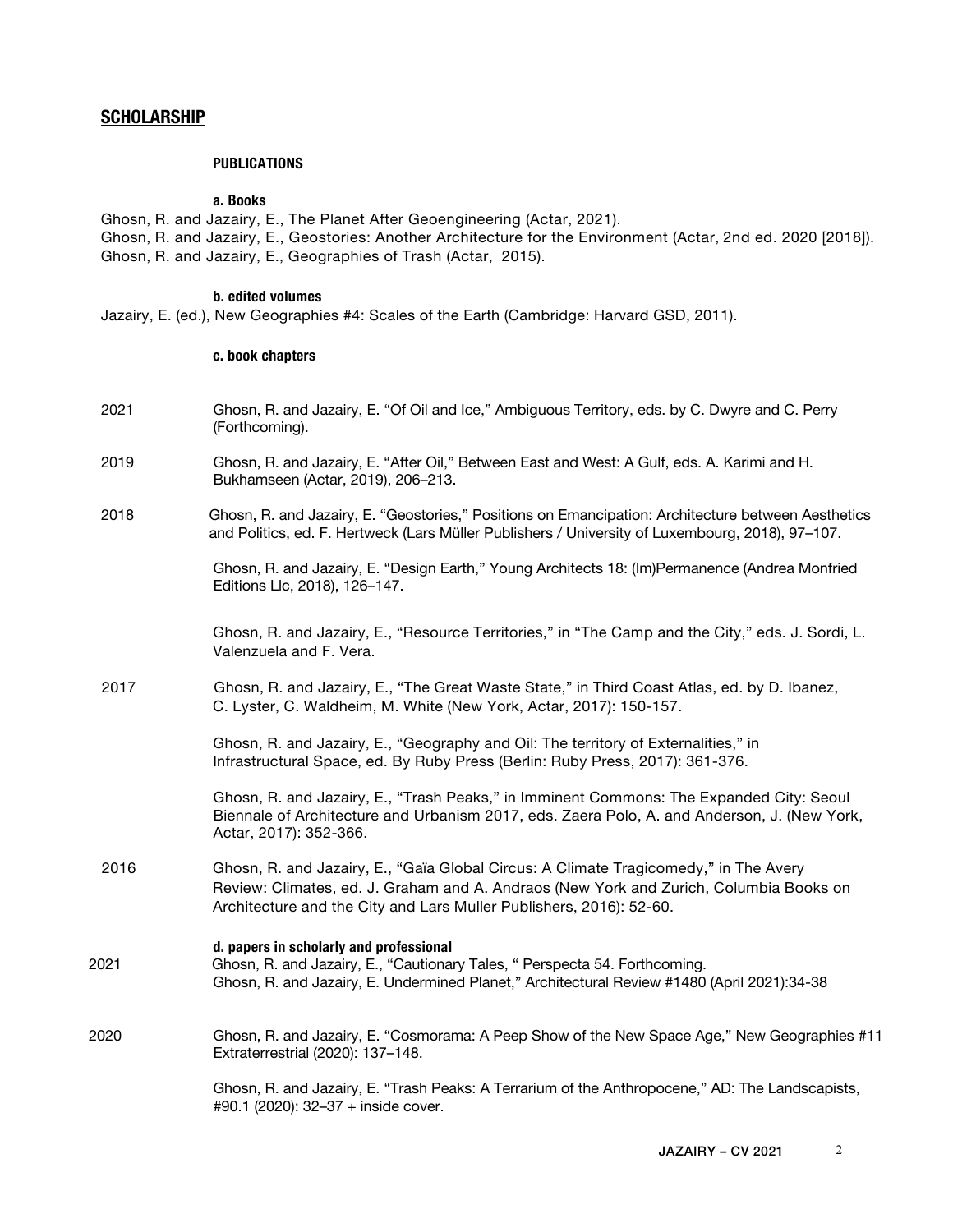| 2019 | Ghosn, R. and Jazairy, E. "Visions to Save the Planet," Domus #1032 (2019): 136–145 + cover.                                                                                         |
|------|--------------------------------------------------------------------------------------------------------------------------------------------------------------------------------------|
|      | Ghosn, R. and Jazairy, E. "Cosmorama," Icon #187 (2019): 28-34.                                                                                                                      |
| 2018 | Ghosn, R. and Jazairy, E. "Of Oil and Ice," Science Fiction Studies #45.3 SF and the Climate Crisis<br>(2018): 433-439.                                                              |
|      | Ghosn, R. and Jazairy, E. "How the wonders of climate change reveal themselves to vulgar eyes," Ed<br>#2: Architecture of Disaster (2018): 6-13.                                     |
|      | Ghosn, R. and Jazairy, E. "Geostories," MONU #29 Narrative Urbanism (2018): 54-59.                                                                                                   |
| 2017 | Ghosn, R. and Jazairy, E., "Leviathan in the Aquaruim," Journal of Architectural Education<br>#71:2 Environments, 271-279.                                                           |
|      | Ghosn, R. and Jazairy, E., "Apart we Are Together, A Geostory," in Thresholds # 45: Myth, 29-<br>39.                                                                                 |
| 2016 | Ghosn, R. and Jazairy, E., "Trash at the Center of the World," in Harvard Design Magazine<br>#43: Shelf Life, 166-167.                                                               |
|      | Ghosn, R. and Jazairy, E., "Georama of Trash," in ARQ Magazine #93: Lands (Santiago: 2016):<br>98-105.                                                                               |
|      | Ghosn, R. and Jazairy, E., "A Microcosm on a Sheet of Paper," in New Geographies #8: Island<br>(2016): 210-219.                                                                      |
|      | Ghosn, R. and Jazairy, E., "A Geostory: Belly of a Mountain," in Pidgin #21: Flushed<br>$(2016): 60-67.$                                                                             |
| 2015 | Ghosn, R. and Jazairy, E., "Neck of the Moon," in Volume Architecture Magazine #47 (May<br>2015): 38-42.                                                                             |
| 2014 | Ghosn, R. and Jazairy, E., "Airpocalypse: A Short Geostory," in San Rocco #10:<br>Ecology (2014): 146-150.                                                                           |
|      | Ghosn, R. and Jazairy, E., "Hassi Messaoud Oil Urbanism," in New Geographies #6: Grounding<br>Metabolism, ed. N. Katsikis and D. Ibañez (Cambridge, MA: Harvard GSD, 2014): 144-153. |
|      | Ghosn, R. and Jazairy, E., "A Geographic Stroll around the Horizon," in MONU #20:<br>Geographic Urbanism (2014): 12-17.                                                              |
|      | Ghosn, R. and Jazairy, E., "Geographies of Trash," in Journal of Architectural Education #68.1<br>$(2014): 68 - 81.$                                                                 |
| 2011 | Jazairy, E., "From Cyberspace to The World: The Impact of Google Earth and Second Life<br>on Dubai," in Aether: The Journal of Media Geography #7 (2011): 97-107.                    |
| 2010 | Jazairy, E., "Toward a Plastic Conception of Scale," in New Geographies #4: Scales of the<br>Earth (Cambridge: Harvard GSD, 2010).                                                   |
| 2009 | Jazairy, E., "The Sahara of Oil, Gas, and Sun," in New Geographies #2: Landscapes of<br>Energy (Cambridge: Harvard GSD, 2009): 51-58.                                                |
|      | Jazairy, E., "Cinematic Landscapes in Antonioni's L'Avventura," in Journal of Cultural<br>Geography #26-3 (2009): 351-369.                                                           |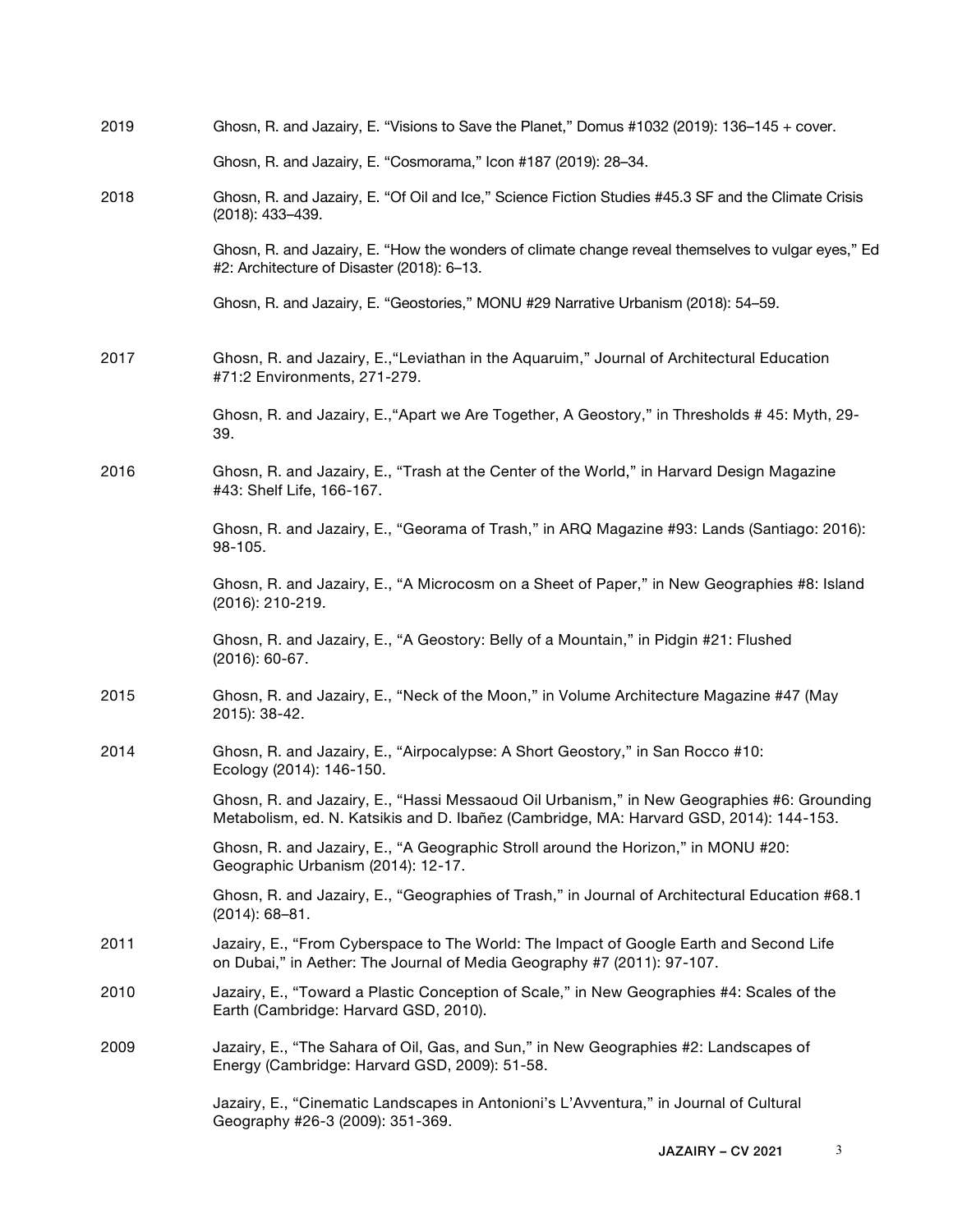|      | Jazairy, E., "Imaging Dubai's Palm Islands: The Construction of Land and Representation<br>through the Satellite View," in Topos, International Review of Landscape Architecture & Urban<br>Design #66 (2009): 46-51.                                           |
|------|-----------------------------------------------------------------------------------------------------------------------------------------------------------------------------------------------------------------------------------------------------------------|
| 2008 | Ghosn, R., Jazairy, E. and Ramos, S. "The Space of Controversies: Interview with Bruno<br>Latour," in New Geographies #0 (Cambridge: Harvard GSD, 2008): 122–135.                                                                                               |
| 2016 | e. papers in refereed conference proceedings<br>Ghosn, R. and Jazairy, E., "Resource Territories: Hassi Messaoud Oil Urbanism," in<br>LafargeHolcim Forum Infrastructure Space, hosted by Angelil, M. moderated by Thun, G.<br>and Velikov, K. (2016): 157-165. |
| 2013 | Ghosn, R. and Jazairy, E., "Burn It, Bury It, or Send it On a Caribbean Cruise," in ACSA<br>101: New Constellations, New Ecologies (2013): 16-18.                                                                                                               |
| 2012 | Jazairy, E., Aerial Vision Based Model of Urbanism, ACSA 100: Digital Aptitudes (2012):<br>638-647.                                                                                                                                                             |
| 2009 | Jazairy, E., Terraforming Artificial Territories in the Gulf, SHOT2009 (Pittsburg, 2009): 15-18.                                                                                                                                                                |
|      | Jazairy, E., Dubai Archipelago from Above: The Aerial Vision-Based Model of Urbanism,<br>Urbanism and Urbanization (K.U. Leuven, 2009): 467-474.                                                                                                                |

## **f. Exhibition catalogs**

| 2021    | a. Solo<br>Ghosn, R. and Jazairy, E. Climate Inheritance: Cautionary Tales for UNESCO World Heritage<br>(Dessau: Bauhaus Museum, 2021).                                                                                                                                 |
|---------|-------------------------------------------------------------------------------------------------------------------------------------------------------------------------------------------------------------------------------------------------------------------------|
| 2016    | Ghosn, R. and Jazairy, E. Two Cosmograms (Cambridge, MA: MIT SA+P, 2016).                                                                                                                                                                                               |
| 2018    | b. Collective<br>Design Earth "Cosmorama," Dimensions of Citizenship, eds: N. Axel, N. Hirsch, A. Lui, and M. Zeiger<br>(Inventory Press, 2018), 204-209.                                                                                                               |
|         | Design Earth, "Geographic Leviathan," Tomorrows: Urban fictions for possible futures, eds. D.<br>Dragona & P. Dragonas (Athens, Onassis Cultural Center, 2018), 52-57.                                                                                                  |
| $\cdot$ | Ghosn, R. and Jazairy, E. "Trash Peaks," Eco-Visionaries: Art, Architecture, and New Media after the<br>Anthropocene, Ed. P. Gadanho (Hatje Cantz, 2018), 76-77.                                                                                                        |
| 2016    | Ghosn, R. and Jazairy, E. "Pacific Aquarium," After Belonging: Objects, Spaces, and Territories of the<br>Ways We Stay in Transit (Zürich: Lars Müller, 2016), 334-337.                                                                                                 |
|         | Ghosn, R. and Jazairy, E. "After Oil," Between East and West: A Gulf - Kuwait's Participation at the 15th<br>International Architecture Exhibition - La Biennale di Venezia. 2016, (National Council For Culture Arts and<br>Letters - State of Kuwait, 2016), 204-213. |
|         | g. Online essays and podcasts                                                                                                                                                                                                                                           |
| 2020    | e-flux Architecture and ETH gta exhibitions, "Volcano Dreams"<br>https://www.e-flux.com/architecture/confinement/350572/volcano-dreams/                                                                                                                                 |
|         | Dezeen Virtual Design Forum and The World Around, Interview with Carson Chan<br>https://www.dezeen.com/2020/04/22/design-earth-interview-carson-chan-the-world-around-earth-day-<br>vdf/                                                                                |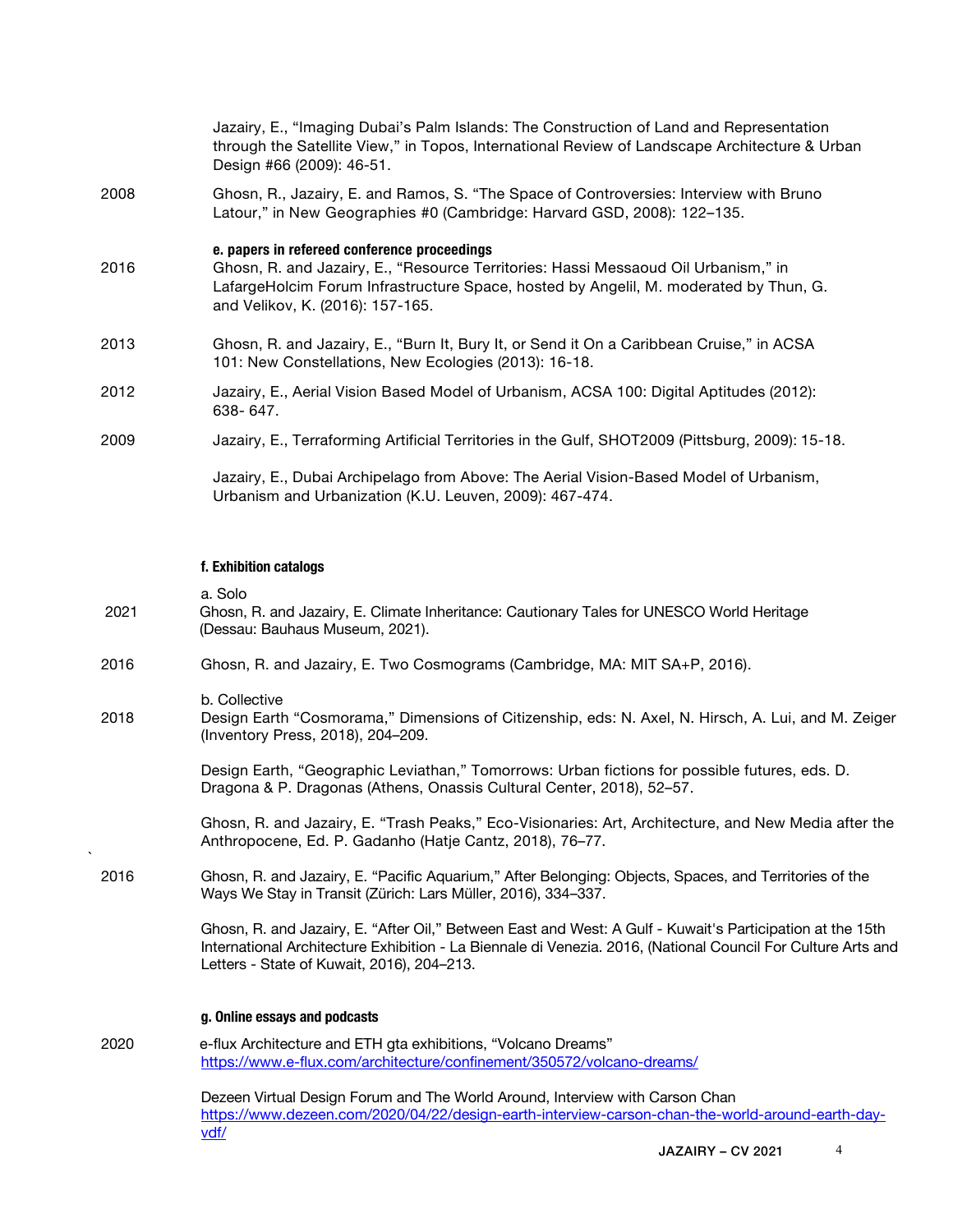| 2019 | HKW Technosphere, Metabolic Systems, "Georama of Trash"<br>http://technosphere-magazine.hkw.de/p/Georama-of-Trash-fhPu1Sge2ghStwR8TiTmwa              |
|------|-------------------------------------------------------------------------------------------------------------------------------------------------------|
| 2018 | Night White Skies podcast with Sean Lally, episode 48, "Geostories"<br>http://seanlally.net/rania-ghosn- -el-hadi-jazairy/                            |
|      | Broken Nature, XXII Triennale International Exhibition Milano 2019. "Geostories"<br>http://www.brokennature.org/geostories/                           |
| 2015 | urbannext, "Matter in Place"<br>https://urbannext.net/matter-in-place/                                                                                |
|      | Avery Review, "Gaïa Global Circus: A Climate Tragicomedy"<br>www.averyreview.com/issues/12/gaia-global-circus                                         |
|      | h. Reviews                                                                                                                                            |
|      | <b>Geostories: Another Architecture for the Environment</b>                                                                                           |
| 2020 | Landscape Journal #39.1 (2020): 97-99. Review by: Sohyun Park<br>http://lj.uwpress.org/content/39/1/97.full.pdf+html                                  |
|      | Architectural Theory Review #24:1 (2020):113-115. Review by: Hélène Frichot<br>https://www.tandfonline.com/doi/abs/10.1080/13264826.2020.1785613      |
|      | Society and Space. Review by: Harriet Hawkins<br>https://www.societyandspace.org/articles/architectural-imaginations                                  |
|      | Journal of Architectural Education. Review by: Jospeh M. Watson<br>http://www.jaeonline.org/articles/review/geostories#/page1/                        |
|      | American Association of Geographers Review of Books. Review by: Joshua Comaroff<br>https://www.tandfonline.com/doi/full/10.1080/2325548X.2020.1722459 |
|      | Science Fiction Studies #47.1 (2020): 128-131. Review by: Karla McManus<br>https://www.jstor.org/stable/10.5621/sciefictstud.47.1.0128?seq=1          |
| 2019 | The Journal of Architecture #24.5 (2019): 726-729. Review by: Renata Tyszczuk.                                                                        |
|      | The Journal of Architecture #24.5 (2019): 726–729. Review by: Renata Tyszczuk<br>https://www.tandfonline.com/doi/abs/10.1080/13602365.2019.1671084    |
|      | Ardeth#5 (2019): 229-231. Review by: Sara Dean.                                                                                                       |
|      | The Architectural Review #1457 (2019): 74-75. Review by: Lili Zarzycki                                                                                |
| 2018 | Metropolis Magazine Spring 2018 Books: 19 New Architecture and Design Titles to Read                                                                  |
|      | Avery Review #29. Review by: Peder Anker and Nina Edwards Anker, "Anthropocene Architecture:<br>Design Earth's Geostories."                           |
|      | <b>Geographies of Trash</b>                                                                                                                           |
| 2016 | Fabrizio Gallanti, Trash? It can transform cities, Abitare.                                                                                           |
|      | Metropolis Magazine, 50 Books to read this spring                                                                                                     |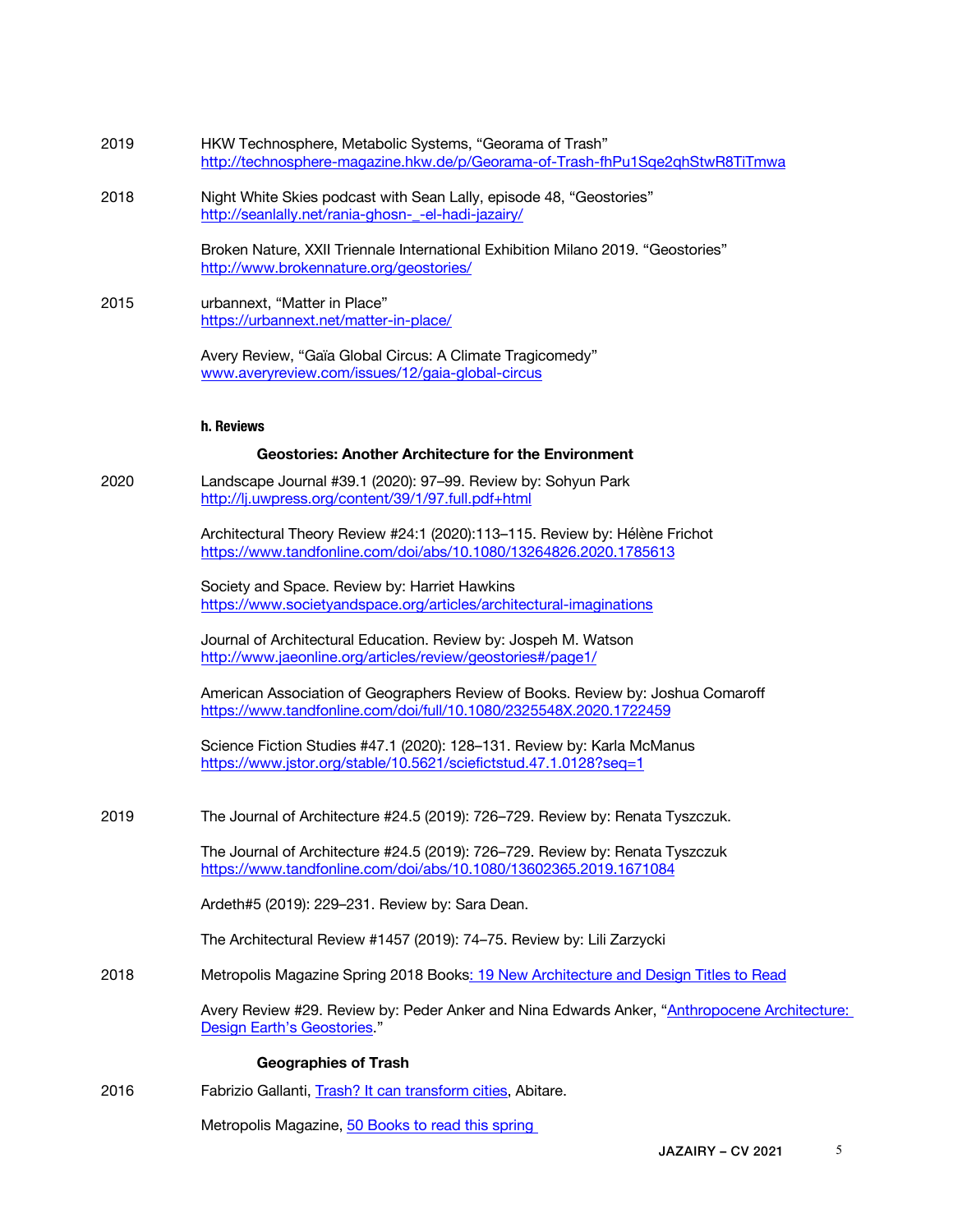#### **LECTURES AND CONFERENCE PRESENTATIONS**

**a. Presenter**

2020 "Geostories" [DE] The Terraforming Education Programme, Strelka Institute, May 28. Online "Geostories" [DE] Lecture Series University of Texas at Austin School of Architecture, January 20 2019 "Geostories" [DE] Far Out Lectures San Francisco Museum of Modern Art with California College of Art, October 19

> "Of Oil and Ice" Harvard Arab City Conference Harvard GSD, April 7

"Geostories" Contemporary Urbanism University of Montreal, April 2

"DESIGN EARTH Recent Projects" [DE, keynote] OUSS QU'EN S'EN VA McGill University, March 30

"Cosmorama" [DE] Graham Foundation, Satellite Citizens: Cartographies and Cosmologies, March 7

### 2018 "Aesthetics and Politics of the Earth" Yale Contemporary Architectural Colloquium Yale School of Architecture, January 24

"Geostories" [DE] Argument Speakers Columbia GSAPP, July 18

2017 "Of Oil and Ice" [DE] In our Time: A Year of Architecture in a Day The Met Museum, New York, December 9

> "Architectural Tropes across Geographies and Scales" [DE] Conversation with Nader Tehrani, F. Purini, F. Correa. Cooper Union Irwin S. Chanin School of Architecture, October 17

"Two Geostories" [DE] Ambiguous Territory: Architecture, Landscape, and the Postnatural University of Michigan Taubman College, October 6

"Aesthetics and Politics of the Earth [DE] Conference: Position on Emancipation University of Luxembourg, April 1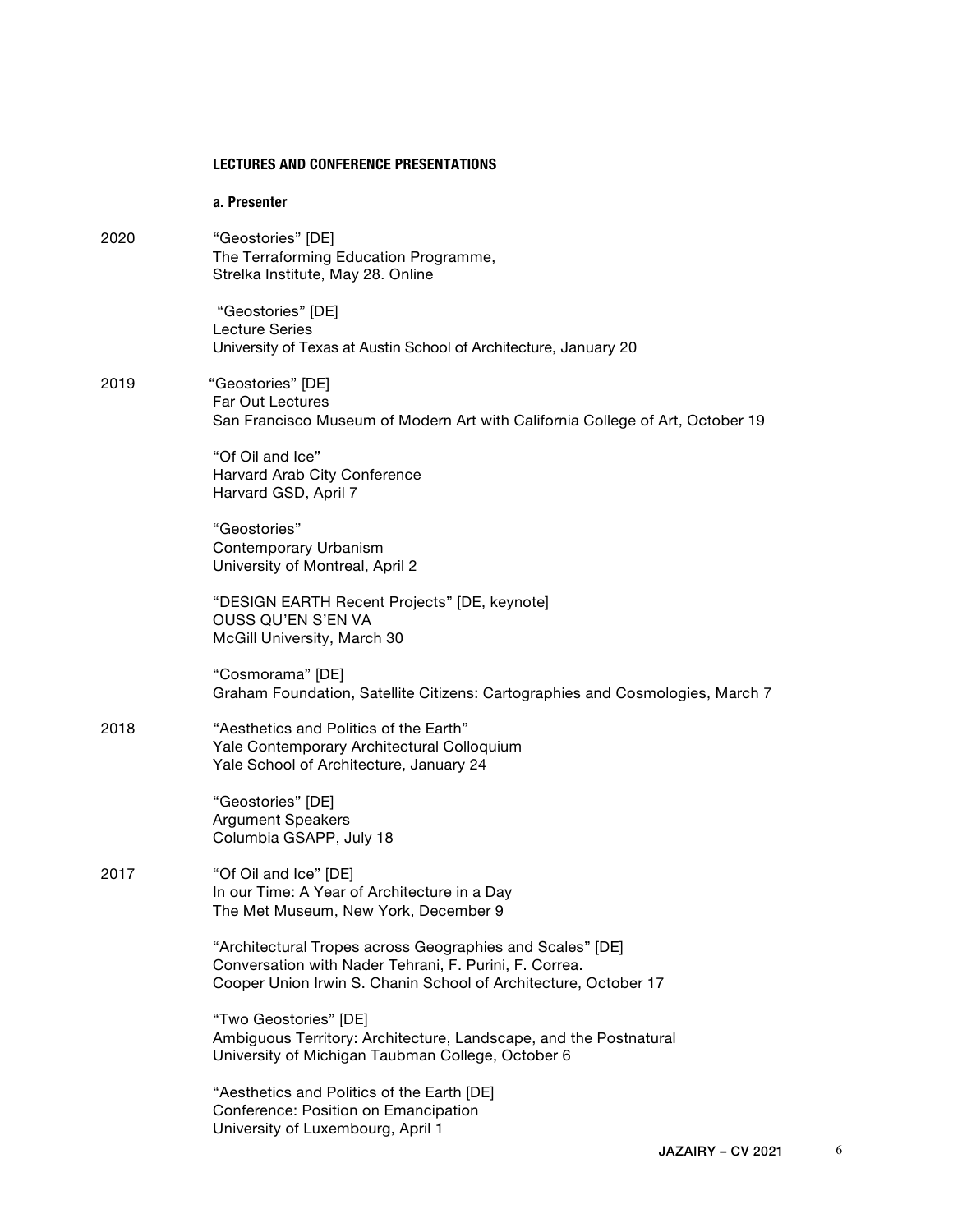| 2016 | "Geostories" [DE]<br>Don 18 - Institute for the History and Theory of Architecture (gta)<br>ETH Swiss Federal Institute of Technology, November 24                                                       |                   |   |
|------|----------------------------------------------------------------------------------------------------------------------------------------------------------------------------------------------------------|-------------------|---|
|      | DESIGN EARTH: Proposal for the Kuwait Pavilion at the Venice Biennale<br>* Symposium: Taubman College at the Venice Biennale<br>University of Michigan, September 16                                     |                   |   |
|      | Resource Territories: Hassi Messaoud Oil Urbanism [DE]<br>* Conference: Lafarge Holcim 5 <sup>t</sup> International Forum<br>Detroit, April 7-9                                                          |                   |   |
|      | Geographies of Trash [DE]<br>* Conference: What is the Urban? Register of a World Interior<br>Iowa State University, April 4-5                                                                           |                   |   |
| 2014 | The Form of the Territory<br>* Symposium of Urban Design<br>Harvard GSD, February 28                                                                                                                     |                   |   |
|      | <b>DESIGN EARTH: recent work</b><br>* Aga Khan Symposium: The Space Between Development and Conservation<br>Harvard GSD, March 7                                                                         |                   |   |
|      | Will Hassi Messaoud Survive the End of Oil?<br>* Direction de la Ville Nouvelle de Hassi Messaoud<br>Algiers, January 6                                                                                  |                   |   |
| 2013 | Mediterranean Projects<br>* Ecole Nationale d'Architecture de Tetouan<br>Tetouan, June 10                                                                                                                |                   |   |
| 2012 | Beyond Iconic Landforms<br>* Symposium: Qatar Museum Authority: New National Museum of Doha<br>Doha, February 6                                                                                          |                   |   |
| 2011 | Infrastructure and Geography<br>* Archiprix Workshop Talks<br>MIT School of Architecture, May 31                                                                                                         |                   |   |
| 2010 | Dubai Mega Islands<br>* Symposium ETH Zurich<br>Zurich, December 10                                                                                                                                      |                   |   |
|      | b. convenor and moderator                                                                                                                                                                                |                   |   |
| 2019 | Post-Carbon Workshops: Gina Wirth from SCAPE s [with Architecture Lobby]<br>Online workshop at Taubman College, November 14                                                                              |                   |   |
| 2018 | Book Launch: Geostories [with E. Jazairy, G. Urbonas, P. Ciorra]<br>Biennale Pavilion of Lithuania: Swamp School, May 23                                                                                 |                   |   |
| 2017 | Workshop: Architecture for Refugees: A Question of Ethics [w/N. Rabbat]<br>Balakrishnan Rajagopal, Delia Wendel, Admir Masic, Carlos Minguez<br>Carrasco, Alessandro Petti - MIT AKPIA Program, April 27 |                   |   |
|      |                                                                                                                                                                                                          | JAZAIRY – CV 2021 | 7 |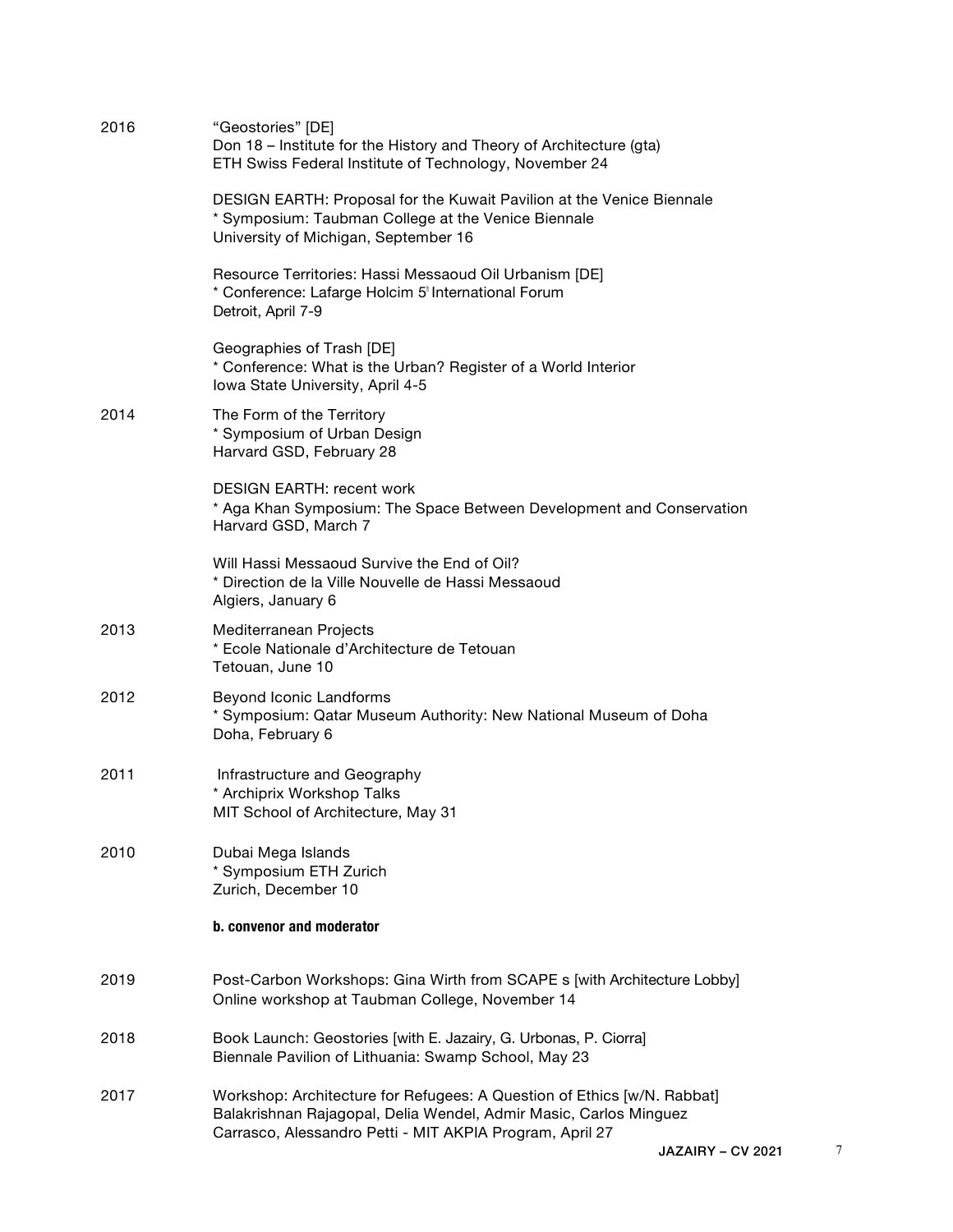| 2015 | Symposium: Urban Strategies: Palais de la Culture, Algiers [w/F. Derakhshani]<br>Convenor: AKAA Experience in Development and Conservation                      |
|------|-----------------------------------------------------------------------------------------------------------------------------------------------------------------|
| 2014 | Symposium: Taubman College & Ross School of Business [w/F. Milton Curry]<br>Panel Moderator: Urban Development Now, Catalyzing Urban Development                |
| 2013 | Panel: Burn it, Bury it, or Send it on a Caribbean Cruise [w/R. Ghosn]<br>Convenor: ACSA 101st Annual Meeting: New Constellations New Ecologies, March 21-24    |
| 2011 | Panel: The Geographical Imagination [w/ R. Ghosn, D. Wendel]<br>Convenor: Death and Life of Social Factors, April 29-May 1<br>University of California Berkeley |
|      | Book Launch: New Geographies 3+4 [w/H. Sarkis, G. Doherty, L. Bulman]<br>Van Alen Institute, New York, March 3-6                                                |
| 2008 | Book Launch: New Geographies 0 [w/NG editors & advisory board]<br>Harvard GSD, April 23                                                                         |

## **GRANTS**

| 2020 | <b>Beirut Port Futures</b><br>MIT LCAU - DAR Urban Research Seed Grant<br>\$100,000                                     |                |
|------|-------------------------------------------------------------------------------------------------------------------------|----------------|
| 2019 | The Planet After Geoengineering<br><b>UM Faculty Seed Funds</b><br>\$15,000                                             |                |
|      | The Planet After Geoengineering<br>MIT CAST International Exhibition Fund<br>\$15,000                                   |                |
|      | East Boston Food Insecurity<br>MIT LCAU Seed Grant on Equitable Resiliency<br>\$17,500                                  |                |
| 2017 | Geostories<br>Graham Foundation for the Arts<br>\$5,000                                                                 |                |
| 2016 | After Oil [w/ R. Ghosn]<br>MIT School of Architecture and Planning<br>\$5,000 [completed]                               |                |
|      | After Oil [w/ R. Ghosn]<br>MIT Kuwait Center for Natural Resources and the Environment<br>\$10,000 [completed]          |                |
| 2013 | Greetings from Gibraltar [w/ R. Ghosn]<br>University of Michigan Taubman College Exhibition Fund<br>\$3,000 [completed] | <b>IAZAIRV</b> |
|      |                                                                                                                         |                |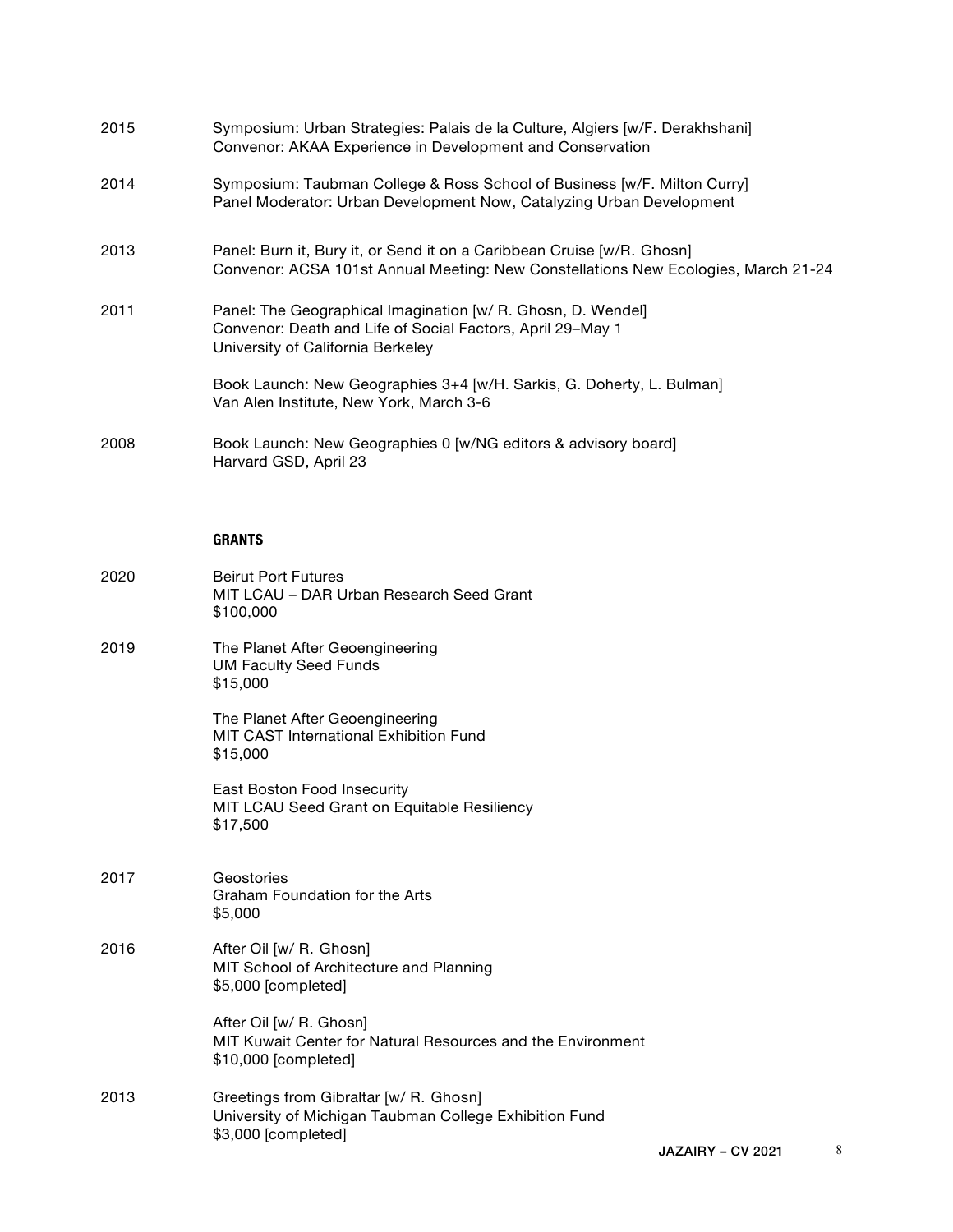|           | Strait of Gibraltar [w/ R. Ghosn]<br>University of Michigan Taubman College Centennial Travel Fund<br>\$15,000 [completed]                                                          |
|-----------|-------------------------------------------------------------------------------------------------------------------------------------------------------------------------------------|
| 2012      | Geographies of Trash [w/ R. Ghosn]<br>University of Michigan Taubman College Research on the City<br>\$20,000 [completed]                                                           |
|           | Geographies of Trash [w/ R. Ghosn]<br>University of Michigan Taubman College Dissemination Fund<br>\$3,000 [completed]                                                              |
| 2011      | New Geographies #5+6<br>Graham Foundation for the Advancement of Fine Arts, Grant to Organizations<br>\$15,000 [completed]                                                          |
| 2010      | New Geographies #4<br>Harvard GSD Aga Khan Program grant for New Geographies 4<br>\$15,000 [completed]                                                                              |
| 2009      | New Geographies #1+2 [w/ G. Doherty, R. Ghosn, A. Petrov, S. Ramos, N. Turan]<br>Graham Foundation for the Advancement of Fine Arts, Grant to Organizations<br>\$15,000 [completed] |
| 2009      | New Geographies #2<br>Harvard University Center for the Environment Publication Support<br>\$2,000                                                                                  |
| 2009      | New Geographies #2<br>Harvard GSD Aga Khan Program Publication Support<br>\$5,000                                                                                                   |
| 2007-2010 | Harvard GSD Aga Khan Doctoral Scholarship                                                                                                                                           |
| 2005-2007 | Cornell University Olive Tjaden Scholarship                                                                                                                                         |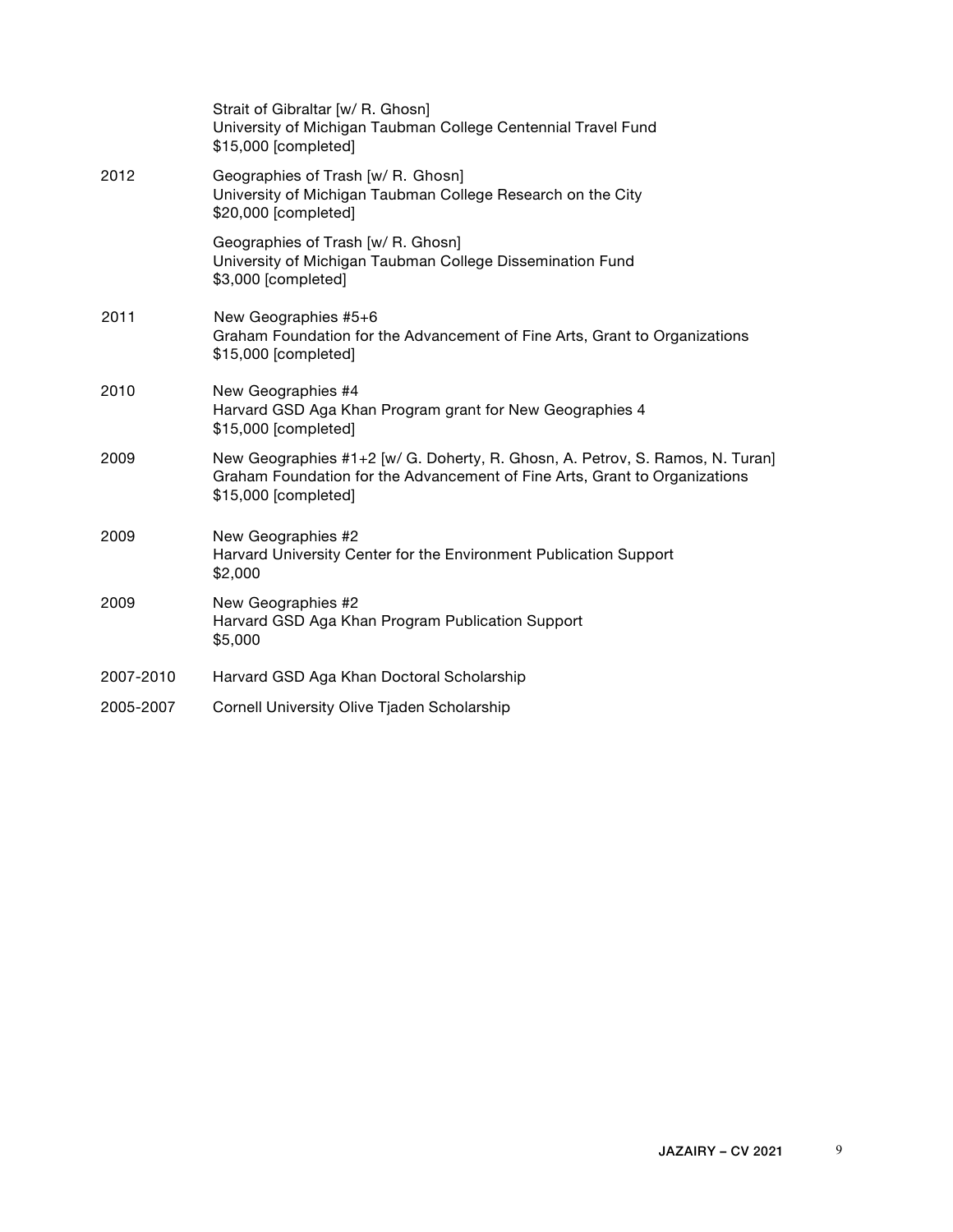## **CREATIVE PRACTICE AND PROFESSIONAL WORK**

1999-Present PROFESSIONAL LICENSURE National Architectural Accreditation Board: Practicing Fellow Member (Belgium)

#### **PROJECTS**

- 2010-Present DESIGN EARTH Partners: El Hadi Jazairy + Rania Ghosn https://design-earth.org
- 2021 Climate Inheritance Commission Intermezzo Solo exhibition - Bauhaus Bauhaus Museum Dessau, May 8 – October 4

Elephant in the Room – Commission Reimagining Museums for Climate Action, curators: Colin Sterling & Rodney Harrison Glasgow Science Center, Glasgow September 2021

The Planet After Geoengineering, in How do We Live Together? - Commission Venice Architecture Biennale, Giardini. Curator: Hashim Sarkis Venice, May 22 – November 21

2020 Elephant in the Room- Award: First Prize Reimagining Museums for Climate Action Competition

> Mountain Sami OreBerg - Commission Kiruna Forever. Curator: Carlos Minguez Carrasco ArkDes, Stockholm, April 24 – August 31

2019 Flag Earth - Commission Earth: Projections 50 Years after Earth Art. Curator: Tao DuFour Cornell AAP, Ithaca, November 8–10

> Julia: The Submerged Volcano, in Tomorrows: Sf. Scenarios for Possible Futures - Commission Le Lieu Unique, Nantes, France, June 2

Act As If Our House is On Fire - Commission This Land is Unknown. Curator: Nora Akawi Biennale d'Architecture d'Orleans, Orleans, France, October 9 – February 9

2018 Cosmorama, in Dimensions of Citizenship - Commission Venice Architecture Biennale, US Pavilion. Curators: Mimi Zeiger, Ann Lui, Niall Atkinson Venice, May 26 – November 11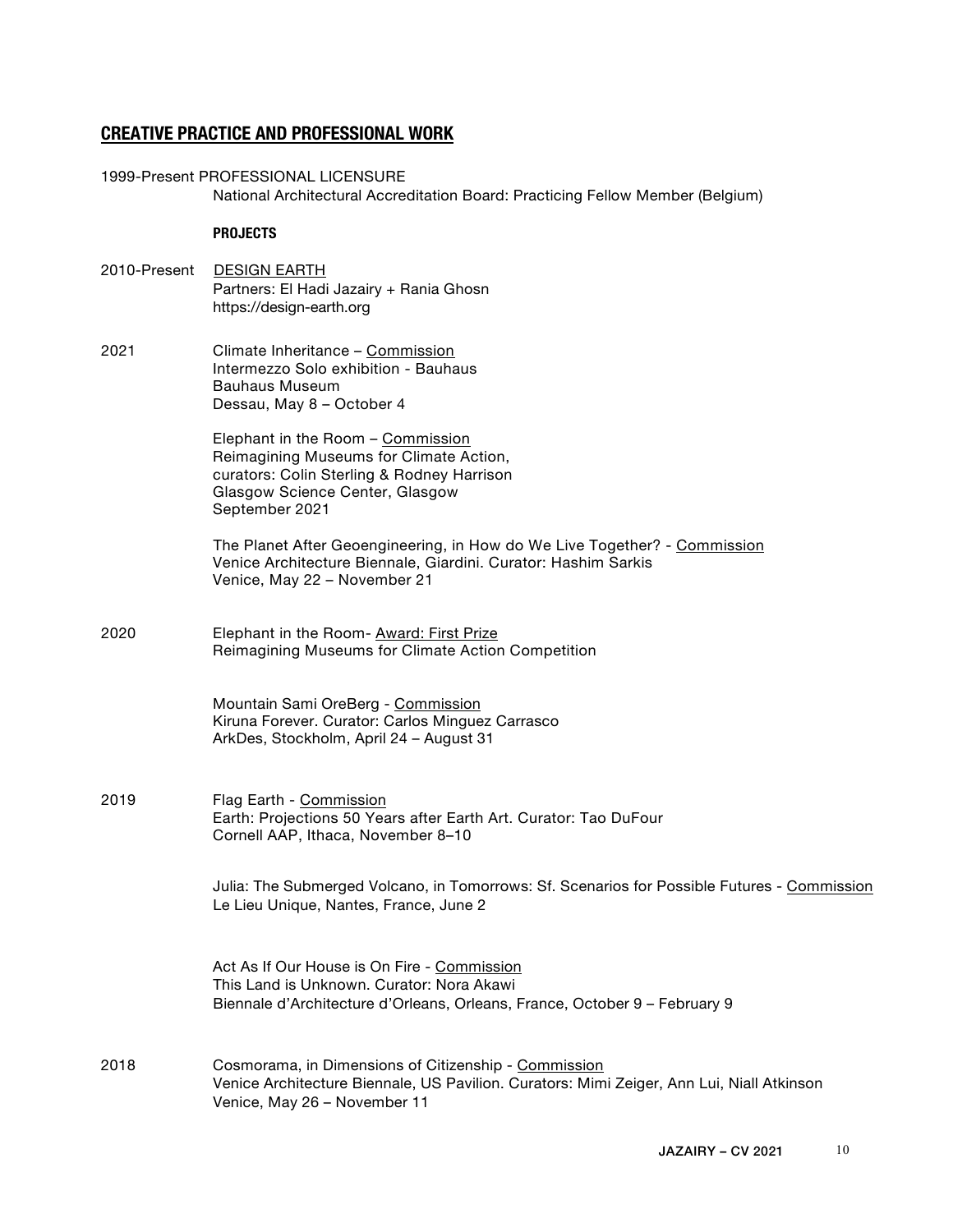| Seoul Biennale of Architecture and Urbanism. Curators: Alejandro Zaera-Polo & Hyungmin Pai                                                                                           |
|--------------------------------------------------------------------------------------------------------------------------------------------------------------------------------------|
|                                                                                                                                                                                      |
|                                                                                                                                                                                      |
|                                                                                                                                                                                      |
|                                                                                                                                                                                      |
| Oslo Architecture Triennale: After Belonging. Curators: Lluís Casanovas Blanco, Ignacio<br>González Galán, Carlos Mínguez Carrasco, Alejandra Navarrete Llopis, Marina Otero Verzier |
|                                                                                                                                                                                      |
|                                                                                                                                                                                      |
|                                                                                                                                                                                      |
|                                                                                                                                                                                      |
|                                                                                                                                                                                      |
|                                                                                                                                                                                      |
|                                                                                                                                                                                      |
|                                                                                                                                                                                      |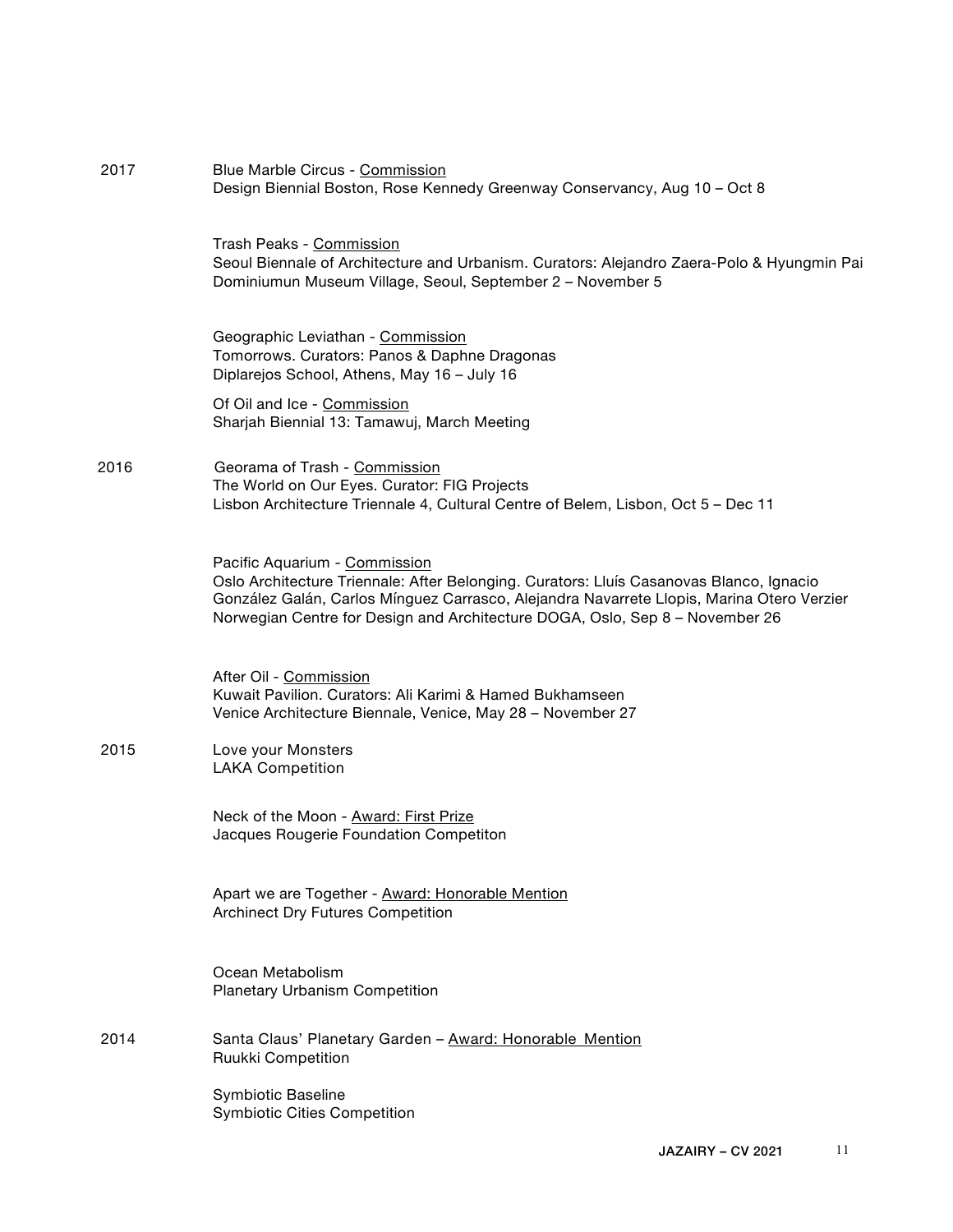|           | Sea Our Land - Shortlisted<br>Jacques Rougerie Foundation                                                                                                       |
|-----------|-----------------------------------------------------------------------------------------------------------------------------------------------------------------|
|           | The Atmosphere is Dead, Long Live the Atmosphere<br><b>Beijing Cityvision Competition</b>                                                                       |
|           | Sunset in the Stratosphere<br>Beijing Cityvision Competition                                                                                                    |
|           | Cloud Culture City - Award: Special Mention<br>London organic Skyscraper Competition                                                                            |
|           | Towers on Wire<br>eVolo Skyscraper competition                                                                                                                  |
| 2013      | 4.7: A Geographic Stroll around the Horizon - Award: Honorable Mention<br>Rio de Janeiro CityVision Competition                                                 |
|           | The Belly of a Mountain<br>Rio de Janeiro CityVision Competition                                                                                                |
|           | Cloud Cover [w/ A. Chaouni]<br>Flint Public Art Project Flat Lot Competition                                                                                    |
| 2012      | The Horizon<br>Bab al Bahrain Open Ideas Competition                                                                                                            |
| 2001-2005 | <b>XAVEER DE GEYTER ARCHITECT</b><br>Project Architect                                                                                                          |
| 2003-2005 | St. Lucas Fine Arts School, Gent - First Prize, Constructed<br>Designed a masterplan including a library, a new square, and applied arts studios<br>Competition |
| 2004      | Rolex Learning Center, EPFL, Lausanne<br>Designed a masterplan and a new Library for the École Polytechnique Fédérale de Lausanne<br>Competition                |
| 2003      | COOVI Hotel and Catering School, Brussels - First Prize, Constructed<br>Designed a masterplan for the COOVI Hotel and Catering School Competition               |
| 2003      | Heerlen Housing, Doordrecht, Netherlands<br>Proposed a design for the housing tower of Heerlen Competition                                                      |
| 2002-2003 | Monaco Masterplan<br>Elaborated a diagnostic study for the Direction de la Prospective et des Études<br>d'Urbanisme de la Principauté de Monaco with ILEX, Inc. |
| 2002      | Hoboken City Hospital, Rotterdam<br>Designed a 16-ha masterplan for the City Hospital of Hoboken for the Municipality of<br>Rotterdam                           |
| 2001-2002 | Schaerbeek Masterplan, Brussels                                                                                                                                 |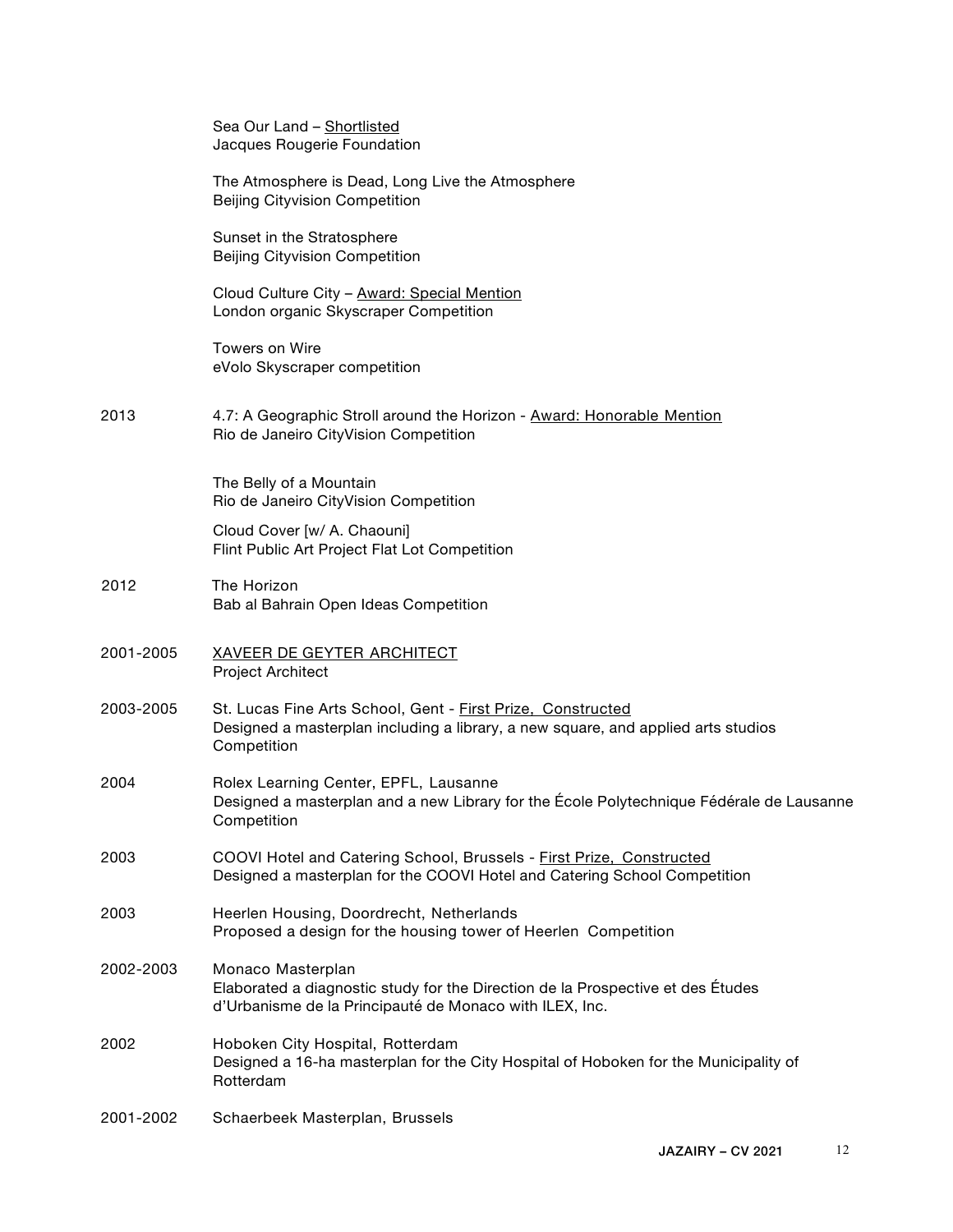|           | Elaborated an urban study for a 100-ha site, high-speed train station in Brussels for<br>Eurostation Corp.                                                                                                                                                                                               |
|-----------|----------------------------------------------------------------------------------------------------------------------------------------------------------------------------------------------------------------------------------------------------------------------------------------------------------|
| 2001      | <b>Sint-Pieters Station</b><br>Elaborated an urban study for a 30-ha site and designed an extension of St-Pieters<br>Station, Gent, Belgium into a high-speed train station for Eurostation Corp.                                                                                                        |
| 2001      | Exhibition: Xaveer de Geyter: 12 Projects, Desingel, Antwerp<br>Designed the Xaveer de Geyter: 12 projects, the architect's first comprehensive<br>exhibition                                                                                                                                            |
| 2000      | <b>LOUIS DE BEAUVOIR ARCHITECTS</b><br>Project Architect                                                                                                                                                                                                                                                 |
|           | Konkel Housing, Brussels - Règle d'Or de l'Urbanisme Award, Constructed<br>Constructed 150 apartments at Konkel in Brussels, elaborated execution details, site<br>measurements in building yard, established required construction materials supply and<br>drafted the detailed tendering documentation |
| 1999-2000 | <b>ELIA ZENGHELIS ARCHITECTS</b><br>Project Architect                                                                                                                                                                                                                                                    |
|           | World Intellectual Property Organization, Geneva, Switzerland<br>Competition for the extension of the WIPO, a specialized agency of the United Nations                                                                                                                                                   |
|           | <b>AWARDS</b>                                                                                                                                                                                                                                                                                            |
| 2020      | First Prize for Reimagining Museums for Climate Action<br>Competition: Elephant in the Room                                                                                                                                                                                                              |
| 2018      | A N Best Design Award, Architectural Representation, Digital,<br>Honorable Mention<br>Project: Cosmorama                                                                                                                                                                                                 |
|           | A N Best Design Award, Installation,<br>Honorable Mention<br>Project: Blue Marble Circus                                                                                                                                                                                                                 |
| 2017      | A N Best Design Award, Architectural Representation, Digital,<br>Honorable Mention<br>Project: Trash Peaks                                                                                                                                                                                               |
|           | Winner of the ACSA Faculty Design Award<br>Project: Pacific Aquarium                                                                                                                                                                                                                                     |
| 2016      | Winner of Architectural League Prize for Young Architects +<br>Designers (im)permanence                                                                                                                                                                                                                  |
|           | A N Best Design Award, Architectural Representation, Digital,<br>Honorable Mention, Project: Pacific Aquarium                                                                                                                                                                                            |
| 2015      | First Prize for the Jacques Rougerie Foundation<br>Competition Neck of the Moon                                                                                                                                                                                                                          |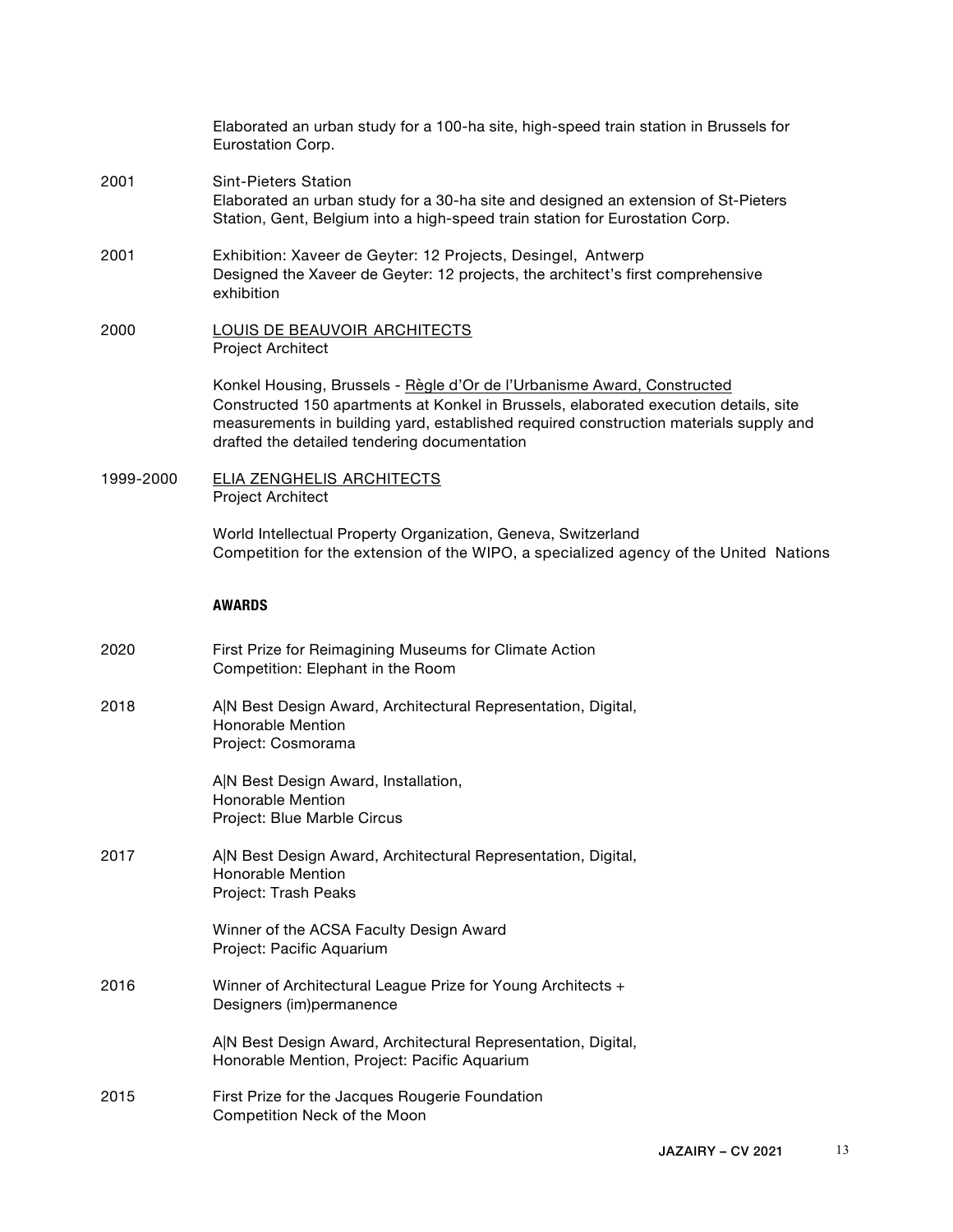|      | Honorable Mention for the Dry Futures Competition<br>Apart, We Are Together                      |
|------|--------------------------------------------------------------------------------------------------|
| 2014 | Honorable Mention for the Unbelievable Challenge Competition<br>Santa Claus' Planetary Garden    |
| 2014 | Winner if the ACSA Faculty Design Award Geographies of Trash                                     |
| 2014 | Special Mention for the London Organic Skyscrapers Competition<br><b>CCC Project</b>             |
| 2013 | Honorable Mention for the City Vision Competition<br>4.7: A Geographic Stroll around the Horizon |
| 2010 | First Prize in the Competition for The Deutsche Bank Exemplar Community, Haiti                   |
| 2004 | Règle d'Or de l'Urbanisme Award for the Design of Konkel Housing, Brussels                       |
| 2003 | First Prize in the Competition for the Design of St. Lucas Fine Arts School, Ghent               |
|      | First Prize in the Competition for the Design of the COOVI Hotel and Catering School, Brussels   |
| 2000 | Second Prize for EUROPAN 6 Liege Human Scale Competition, Belgium                                |

#### **EXHIBITIONS**

2021 The Planet After Geoengineering [Group Show] Giardini at the Venice Biennale – How Do We Live Together? Curator: Hashim Sarkis 22 May – 21 November

> Climate Inheritance [Solo Show] Intermezzo Solo exhibition - Bauhaus Bauhaus Museum Dessau, May 8 – October 4

Elephant in the Room [Group Show] Reimagining Museums for Climate Action, Curators: Colin Sterling & Rodney Harrison Glasgow Science Center, Glasgow September

2020 Cosmorama [Group Show] 12 Urban Fables. Curator: Ethel Baraona Pohl Matadero Madrid, February 13 – July 31

> Act as If Our House is on Fire [Group Show] Drawing Im/Proper. Curators: Kevin Hirth and Anca Matyiku University of Colorado, Denver, College of Architecture and Planning, March 6–31

Mountain Sami OreBerg [Group Show] Kiruna Forever. Curator: Carlos Minguez Carrasco ArkDes, Stockholm, April 24 – August 31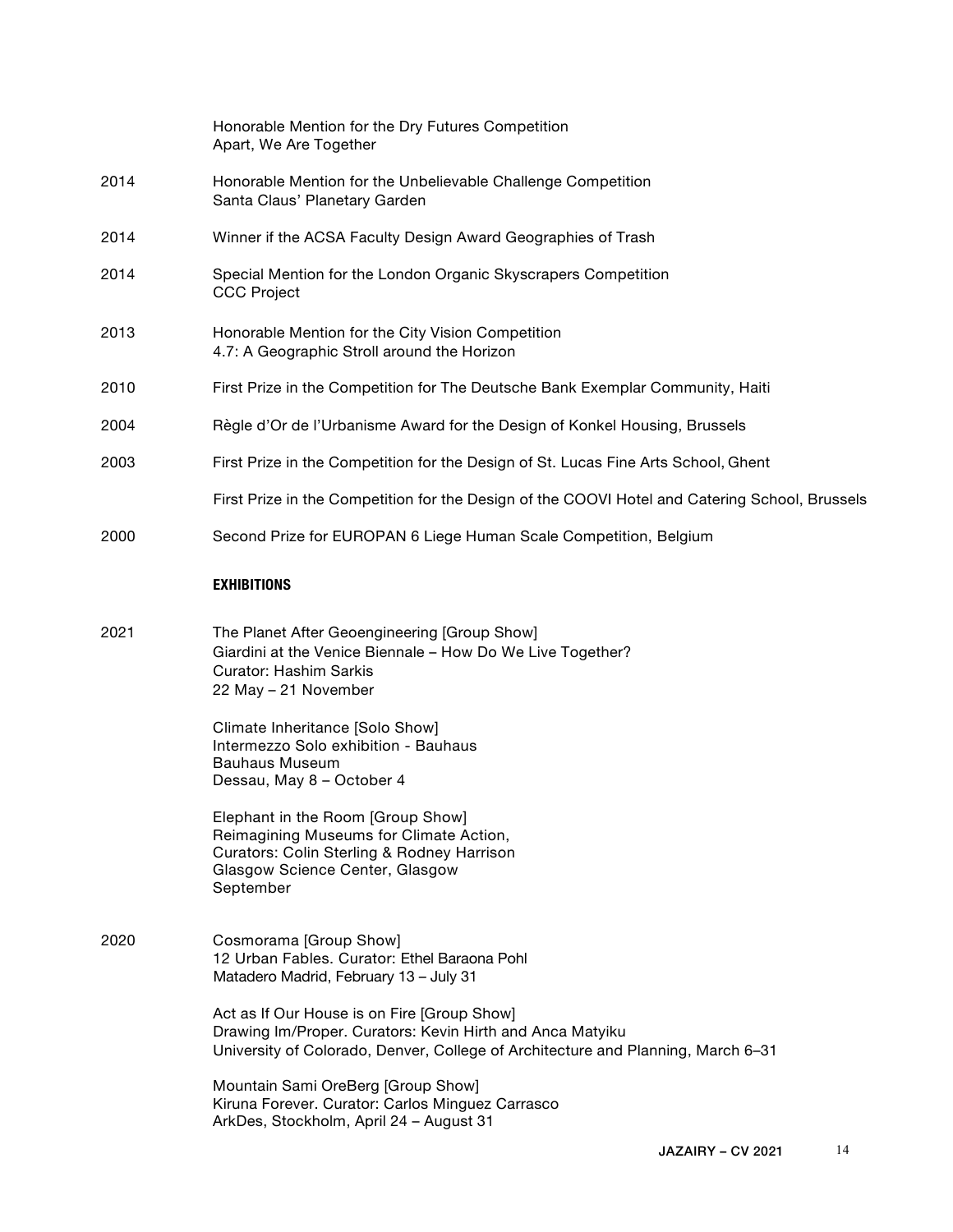2019 Cosmorama [Group Show] Far Out: Suits, Habs and Labs for Outer Space. Curator: Jennifer Dunlop Fletcher SFMoMA, San Francisco, July 20, 2019 – January 20, 2020

> Pacific Aquarium [Group Show] Triennale di Milano, Broken Natura. Curator: Paola Antonelli Palazzo della Triennale, Milano, March 1 – September 1

Act as If Our House is on Fire [Group Show] Decoys and Depictions. Curator: Constance Vale Sam Fox School Des Les Gallery, St Louis, October 4 – November 16

After Oil [Group Show] Energy. Curator: Paola Antonelli MoMA, New York, October 21, 2019 to January 26, 2020

Act As If Our House is On Fire [Group Show] This Land is Unknown. Curator: Nora Akawi Biennale d'Architecture d'Orleans, Orleans, France, October 9– February 9

Flag Earth [Group Show] Earth: Projections 50 Years after Earth Art. Curator: Tao DuFour Cornell AAP, Ithaca, November 8–10

Cosmorama [Group Show] Chicago Wrightwood 659 - Dimensions of Citizenship 28 February 2019 – 27 April 2019

Julia: The Submerged Volcano [Group Show] Le Lieu Unique – Tomorrows: Speculative Fictions for Possible Futures. Curators: Daphne and Panos Dragonas 27 May – 27 June 2019

Of Oil and Ice [Group Show] Ambiguous Territory, curated by C. Dwyre, C. Perry, D. Salomon, and K. Velikov Ithaca College Handwerker Gallery, Ithaca, August 28 – December 15, 2019 Pratt Manhattan Gallery, NYC; December 6, 2018 – February 7, 2019

2018 Cosmorama [Group Show] US Pavilion at the Venice Biennale -Dimensions of Citizenship 26 May 2018 – 25 November 2018

> Pacific Aquarium [Solo Show] RISD Architecture Gallery, Providence; September 6 – 29

Trash Peaks Installation [Group Show] Museum of Art Architecture and Technology - Eco-Visionaries: Art, Architecture and New Media After the Anthropocene

Neck of the Moon [Solo Show] Yale School of Architecture Second Floor Gallery, New Haven; January 11 – February 23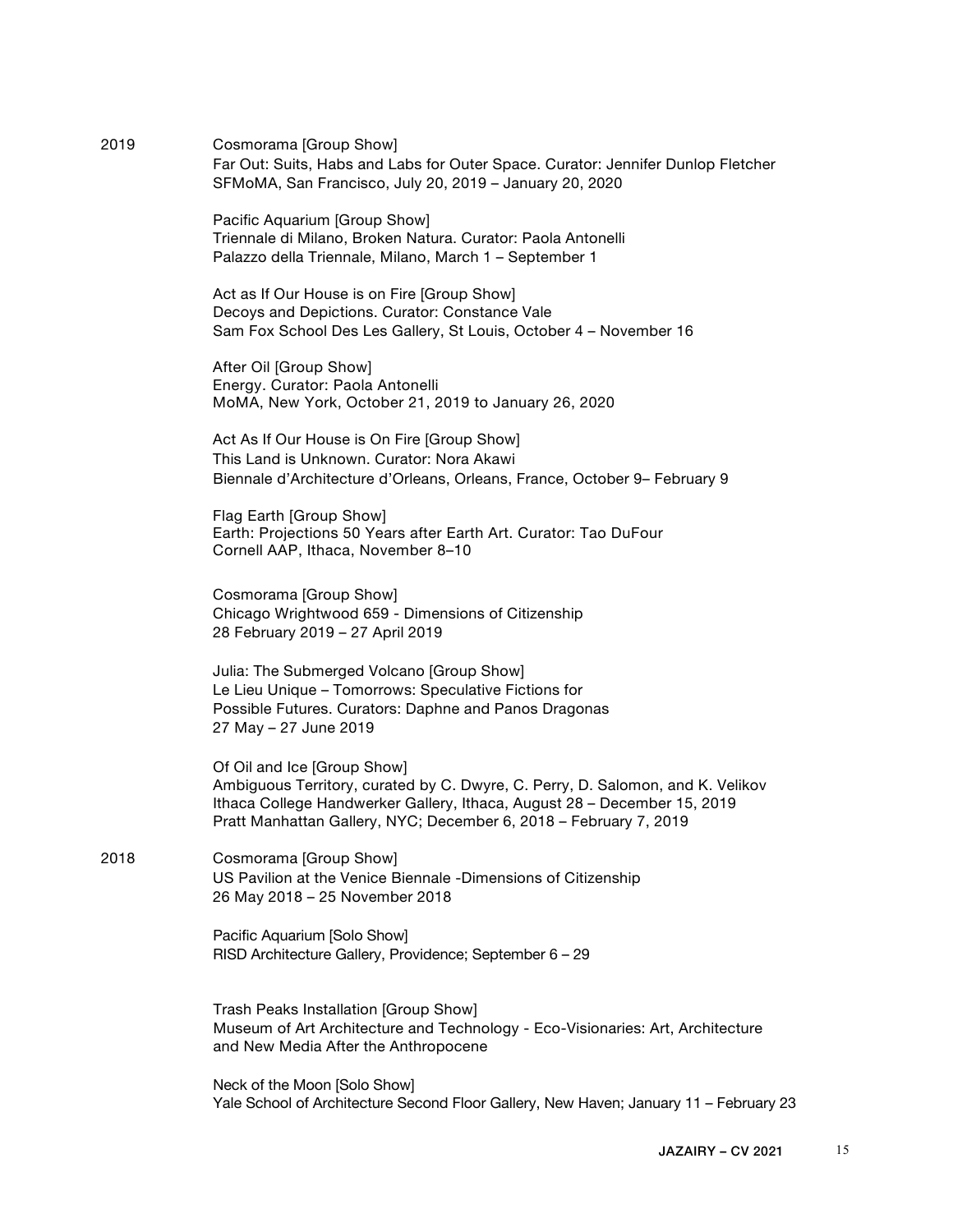|      | After Oil [Group Show]<br>Ambiguous Territory, curated by C. Dwyre, C. Perry, D. Salomon, and K. Velikov<br>University of Virginia Elmaleh Gallery, September 4 - October 6 2018             |
|------|----------------------------------------------------------------------------------------------------------------------------------------------------------------------------------------------|
|      | Pacific Aquarium [Group Show]<br>Collapse: Climate, Cities & Culture, curated by P. Anker, L. Harpman, M. Joachim<br>NYU Gallatin School of Individualized Study, June 12-29                 |
| 2017 | Geostories: Another Architecture for the Environment [Solo Show]<br>Cooper Union Irwin Arthur A. Houghton Jr. Gallery, NYC; October 17 - December 2                                          |
|      | Das Island, Das Crude [Group Show]<br>Ambiguous Territory, curated by D. Solomon, C. Dwure, K. Velikov, C. Perry<br>University of Michigan Taubman College Gallery, 27 September-18 October  |
|      | Trash Peaks [Group Show]<br>Seoul Biennale of Architecture and Urbanism, curated by A. Zaera Polo and H.<br>Pai, Donuimun Museum Village, 2 September - 4 November                           |
|      | Geographic Leviathan [Group Show]<br>Tomorrows: Urban fictions for possible futures, curated by P. Dragonas and D.<br>Dragona, Diplareios School, Athens, May 16 - July 16                   |
|      | Blue Marble Circus [Group Show]<br>Design Biennial Boston, Rose Kennedy Greenway Conservancy, Aug 10 - Oct 8                                                                                 |
| 2016 | Georama of Trash [Group Show]<br>Lisbon Architecture Triennale, The World in Our Eyes, curated by FIG, Cultural<br>Centre of Cultural Centre of Belém, Lisbon, October 5 - December 11       |
|      | Pacific Aquarium [Group Show]<br>Oslo Architecture Triennale, curated by After Belonging, Norwegian Centre for Design and<br>Architecture DOGA, Oslo, September 8 - November 26              |
|      | After Oil [Group Show]<br>Venice Architecture Biennale, Kuwait Pavilion, curated by Ali Karimi and Hamed Bukhamseen,<br>Arsenale, Venice, May 28 - November 27                               |
|      | After Oil [Group Show]<br>Let's Talk About the Weather: Art and Ecology in a Time of Crisis, curated by N. Petresin-<br>Bachelez and N. Razian, Sursock Museum; Beirut, July 14 - October 17 |
|      | Neck of the Moon [Group Show]<br>The Architectural League Prize 2016: (im)permanence<br>Parsons School of Design at The New School, June 29 - July 30                                        |
| 2015 | Neck of the Moon [Solo Show]<br>MIT Keller Gallery, November 12, 2015 - January 4                                                                                                            |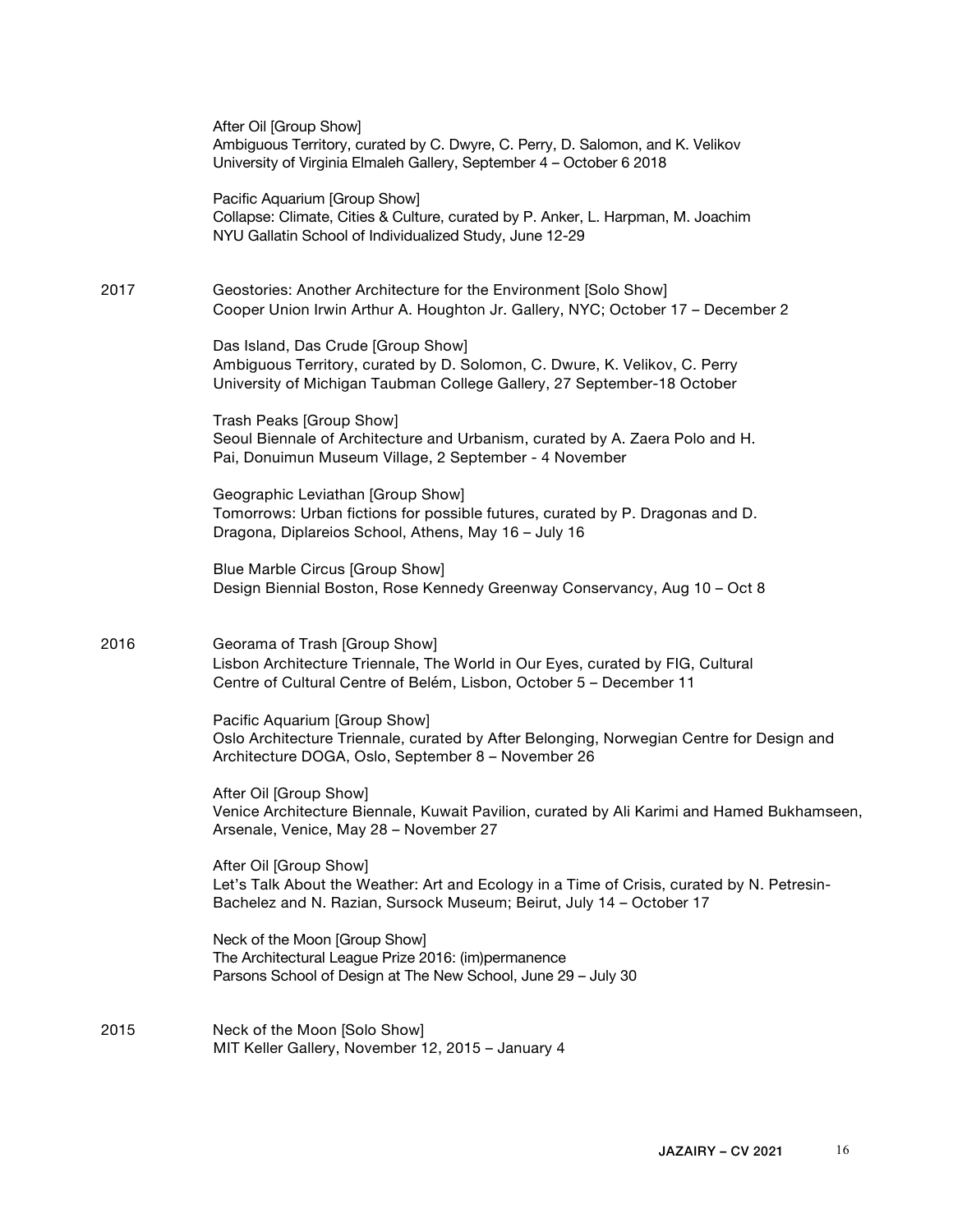#### **DESIGN PRESS [Selection]**

The New York Review of Architecture #17: The Future (2020), "Below the Water Towers."

Metropolis, Mimi Zeiger, "Shelter and Place," June 2020.

*The World as an Architectural Project,* ed. Hashim Sarkis and Roi Salgueiro Barrio (The MIT Press, 2020): 490–499.

Wall Street Journal, 'Far Out: Suits, Habs, and Labs for Outer Space' Review, 2019.

Architectural Record, 'Dimensions of Citizenship' Dreams of Belonging Best at the Smallest and Largest Scales, 2019.

Los Angeles Times, Seven of the most intriguing national pavilions to see at the Venice Architecture Biennale, 2018.

New York Times, Creators of Architectural Exhibits Reach To the Cosmos for Inspiration, 2018.

BBC, Venice Architecture Biennale Highlights, 2018.

Architectural Record, U.S. Pavilion at 2018 Venice Biennale Grapples with Diverse Ideas of Citizenship, 2018.

CNN, 8 ways architects and artists are fighting climate change, 2018.

Avery Review, Anthropocene Architecture: Design Earth's Geostories, 2018.

City Lab, Surreal Architecture to Tackle the World's Environmental Crises, 2017.

Metropolis Magazine, Design Earth's Drawings Play With Iconic Designs While Pushing Architecture to New Scales, 2017.

Metropolis Magazine, The Top 10 of 2017 in Drawing and Representation, 2017.

Drawing Matter, Design Earth, Drawings of the Week, 2017.

Architects' Newspaper, Boston's emerging designers get spotlight in design biennial, 2017.

E-flux, United States Pavilion at the Venice International Architecture Biennale, 2017.

Archinect, Putting the Planet to Paper: The Monumental Geographies of DESIGN EARTH, 2016.

Bomb Magazine, "Momentarily Becalmed," 2016.

Hyperallergic, "Constructive approaches talking about the weather," 2016.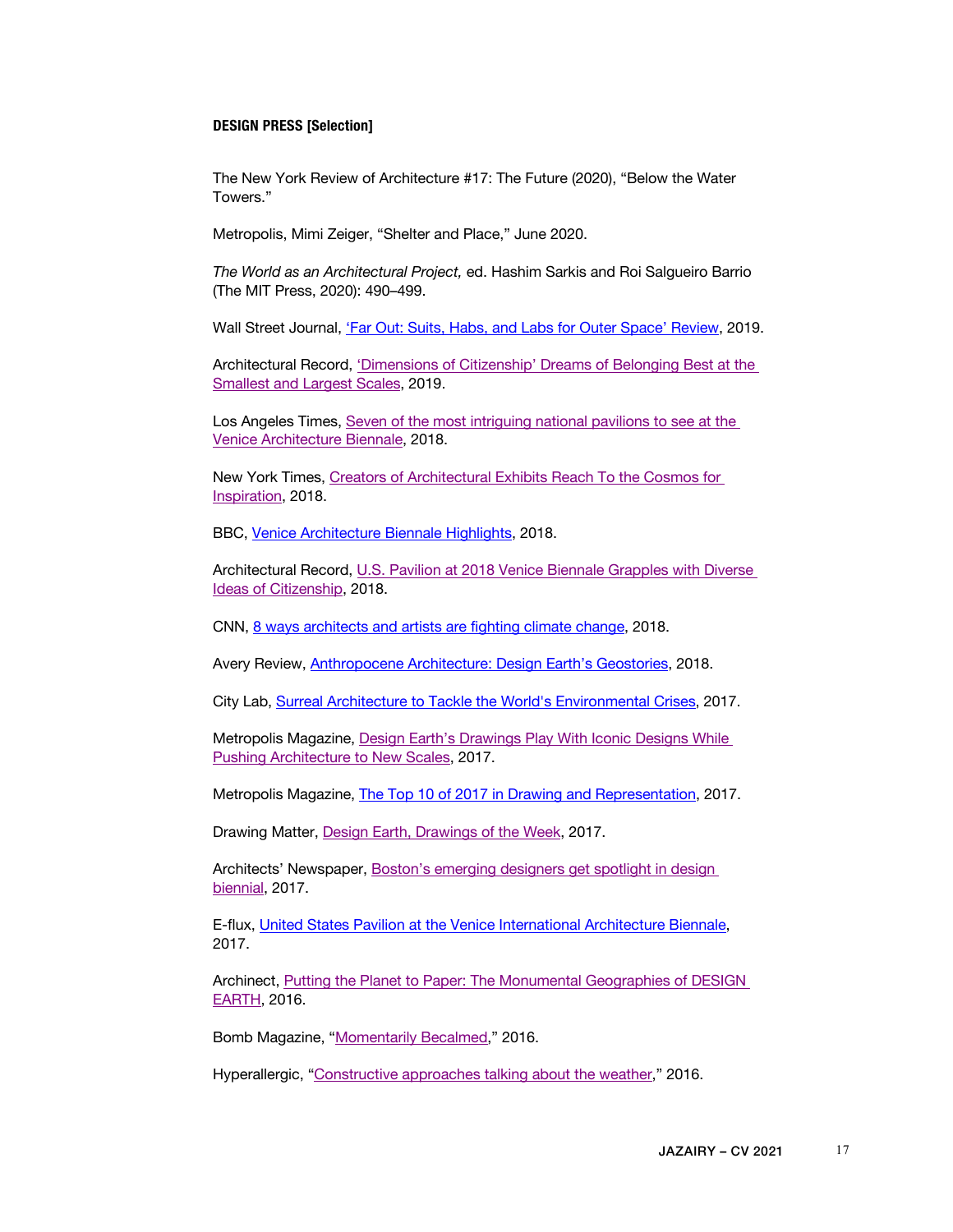# **TEACHING**

## **COURSE INSTRUCTOR**

|                                                                                       | 2019-Present University of Michigan Taubman College, Associate Professor of Architecture                                                                              |  |
|---------------------------------------------------------------------------------------|-----------------------------------------------------------------------------------------------------------------------------------------------------------------------|--|
|                                                                                       | Winter 2021 ARCH509: Graduate Research Seminar: Spaces of Exception                                                                                                   |  |
|                                                                                       | Winter 2021 ARCH562: Graduate Design Studio: Cautionary Tales for Climate Inheritance                                                                                 |  |
|                                                                                       | Winter 2020. ARCH509: Graduate Research Seminar: Spaces of Exception                                                                                                  |  |
|                                                                                       | Winter 2020 ARCH662: Thesis Studio: Re-Assembling the Earth (II)                                                                                                      |  |
| <b>Fall 2019</b>                                                                      | UD732: Urban Design Studio: Delirious Climate: A Green New Deal for NYC                                                                                               |  |
| <b>Fall 2019</b>                                                                      | ARCH660: Thesis Seminar: Re-Assembling the Earth                                                                                                                      |  |
|                                                                                       | 2011-2019 University of Michigan Taubman College, Assistant Professor of Architecture                                                                                 |  |
| Winter 2019                                                                           | ARCH662: Thesis Studio: Re-Assembling the Earth                                                                                                                       |  |
| Winter 2019                                                                           | ARCH509: Graduate Research Seminar: Spaces of Exception                                                                                                               |  |
| <b>Fall 2018</b>                                                                      | ARCH672: Systems Studio: Home in the Age of Cyborgs                                                                                                                   |  |
| <b>Fall 2018</b>                                                                      | ARCH660: Thesis Seminar: Re-Assembling the Earth                                                                                                                      |  |
| Winter 2018                                                                           | ARCH562: Graduate Design Studio: Macrocosm                                                                                                                            |  |
| Winter 2018                                                                           | ARCH509: Graduate Research Seminar: Spaces of Exception                                                                                                               |  |
| Winter 2015                                                                           | UD732: Urban Design Studio: Mexico City Compounds                                                                                                                     |  |
| Winter 2015                                                                           | ARCH509: Graduate Research Seminar: Spaces of Exception                                                                                                               |  |
| Fall 2014                                                                             | ARCH552: Graduate Design Studio: LABS at MOCAD                                                                                                                        |  |
| Fall 2014                                                                             | UD718: Urban Design Pro-Seminar: Theories and Methods of Urban Design                                                                                                 |  |
| Winter 2014                                                                           | UD732: Urban Design Studio: Mumbai Docklands                                                                                                                          |  |
| <b>Fall 2013</b>                                                                      | ARCH552: Graduate Design Studio: Islands of Exception                                                                                                                 |  |
| Fall 2013                                                                             | UD718: Urban Design Pro-Seminar: Theories and Methods of Urban Design                                                                                                 |  |
| Spring 2013                                                                           | ARCH409: Travel Studio: Strait of Gibraltar [w/R. Ghosn]                                                                                                              |  |
| Winter 2013                                                                           | UD732: Urban Design Studio: Campus Rio                                                                                                                                |  |
| Winter 2013                                                                           | ARCH509: Graduate Research Seminar: Scales of the Earth - Mediterranean Projects                                                                                      |  |
| <b>Fall 2012</b>                                                                      | ARCH672: Graduate Design Studio: Offshore Monaco                                                                                                                      |  |
| <b>Fall 2012</b>                                                                      | ARCH509: Graduate Research Seminar: Spaces of Exception                                                                                                               |  |
| Winter 2012                                                                           | ARCH562: Graduate Design Studio: New Aged Collective [w/V. Lee]                                                                                                       |  |
| Winter 2012                                                                           | ARCH509: Graduate Research Seminar: Scales of the Earth                                                                                                               |  |
| <b>Fall 2011</b>                                                                      | ARCH432: Undergraduate Design Studio: Beyond School Detroit                                                                                                           |  |
| Spring 2011                                                                           | MIT School of Architecture and Planning, Lecturer in Architecture                                                                                                     |  |
|                                                                                       | MIT4.360-11.338: Graduate Design Studio: Shrinking Cities: After City Baltimore [w/B. Ryan]                                                                           |  |
| Spring 2011                                                                           | Harvard University Graduate School of Design, Postdoctoral Fellow in Urban Planning &Design<br>GSD9109: Advanced Research Seminar: School for Year 2030 [w/H. Sarkis] |  |
|                                                                                       |                                                                                                                                                                       |  |
| 2008-2010                                                                             | Harvard University Graduate School of Design, Teaching Fellow                                                                                                         |  |
| Spring 2010                                                                           | GSD-UPD1506: Urban Design Studio: Inside the Pearl River Delta [w/J. Busquets]                                                                                        |  |
| <b>Fall 2009</b>                                                                      | GSD-UPD9201: Urban Design Seminar: Shenzhen Prospective Study [w/J. Busquets]                                                                                         |  |
| Spring 2009                                                                           | GSD-UPD3503: Urban Design Pro-seminar: Defining Urban Design [w/J. Busquets]                                                                                          |  |
| Spring 2009                                                                           | GSD1311: Graduate Design Studio: Advancing the Strategostructure [w/J. Prince-Ramus]                                                                                  |  |
| Spring 2008                                                                           | GSD-UPD3503: Urban Design Pro-seminar: Defining Urban Design [w/J. Busquets]                                                                                          |  |
| 2006-2007<br><b>Cornell University Department of Architecture, Teaching Assistant</b> |                                                                                                                                                                       |  |
| Spring 2007                                                                           | ARCH102-104: Undergraduate Design Studio: Design II [w/P. Anderson & A. Simitch]                                                                                      |  |
| <b>Fall 2006</b>                                                                      | ARCH101-103: Undergraduate Design Studio: Design I [w/P. Anderson and A. Simitch]                                                                                     |  |
| Spring 2006                                                                           | ARCH662: Undergraduate Course: Mechanical & Passive Solar Systems [w/N. Rajkovich]                                                                                    |  |
| Spring 2006                                                                           | ARCH521: Undergraduate Course: Professional Practice [w/C. MacDougall)                                                                                                |  |
| <b>Fall 2005</b>                                                                      | ARCH151: Undergraduate Course: Drawing I [w/A. Ovaska]                                                                                                                |  |
|                                                                                       |                                                                                                                                                                       |  |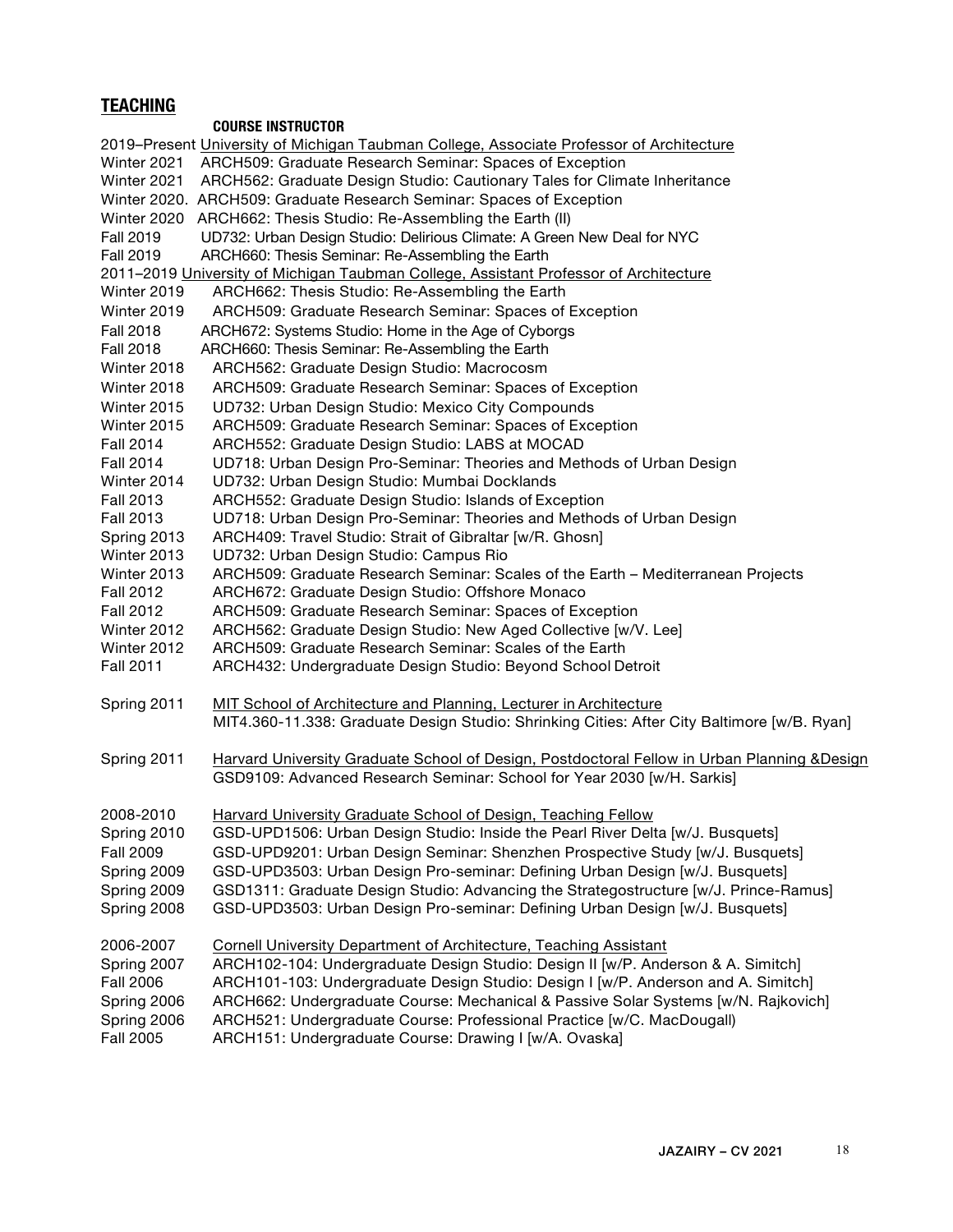| 2020      | <b>GUEST INSTRUCTOR</b><br>Strelka Institute for Media, Architecture and Design: The Terraforming<br>Workshop with students [DE w/B. Bratton]                                                                            |
|-----------|--------------------------------------------------------------------------------------------------------------------------------------------------------------------------------------------------------------------------|
| 2019      | Harvard University Graduate School of Design<br>Practice Conversation Series [w/R. Ghosn]                                                                                                                                |
| 2016      | Harvard University Graduate School of Design<br>Open Projects [w/J. May & D. Wendel]                                                                                                                                     |
| 2015      | Harvard School Graduate School of Design<br>Waste to Energy (WTE) [w/H. Kara]                                                                                                                                            |
| 2014      | Tecnologico de Monterrei (TEC), Mexico City: Public Market as Urban Infrastructure<br>Workshop and Cross-review of MUD+MArch students work in collaboration with TEC<br>[w/M. Curry, M. Arquero, M. Clutter, M. Sicilia] |
| 2014      | Mumbai Sir JJ School of Architecture, Mumbai, India: Mumbai Docklands<br>Workshop on the Mumbai Eastern Waterfront with MUD+MArch students<br>[w/A. Sambhare, M. Waghdhare]                                              |
| 2014      | Mumbai Studio X, Mumbai, India: Mumbai Docklands<br>Charette on the Mumbai Eastern Waterfront with Michigan MUD+MArch students<br>and Mumbai BArch students [w/A. Sambhare, R. Thakker]                                  |
| 2013      | Taubman College: Introduction to Urban Design<br>Introduction to Urban Design to the Physical Planning Workshop class [w/M. Arquero]                                                                                     |
| 2013      | Pontifícia Universidade Católica, Rio de Janeiro, Brazil: Campus Rio<br>Workshop on Post Olympic Urbanization with MUD students [w/G. Duarte]                                                                            |
| 2011      | Archiprix / MIT SA+P<br>Geographies of Manhattan: The Triborough Bridge [w/R. Ghosn]                                                                                                                                     |
|           |                                                                                                                                                                                                                          |
| 2013      | <b>TEACHING GRANTS</b><br>University of Michigan International Institute - Experiential Learning Fund: Campus Rio<br>\$10,000                                                                                            |
| 2014      | University of Michigan International Institute - Experiential Learning Fund: Mumbai Docklands<br>\$10,000                                                                                                                |
| 2013-2016 | PHD DISSERTATION COMMITTEE MEMBER<br>Danielle Zoe Rivera: Questioning as We Walk: Qualitative Case Analysis of Community<br>Organization in Rio Grand                                                                    |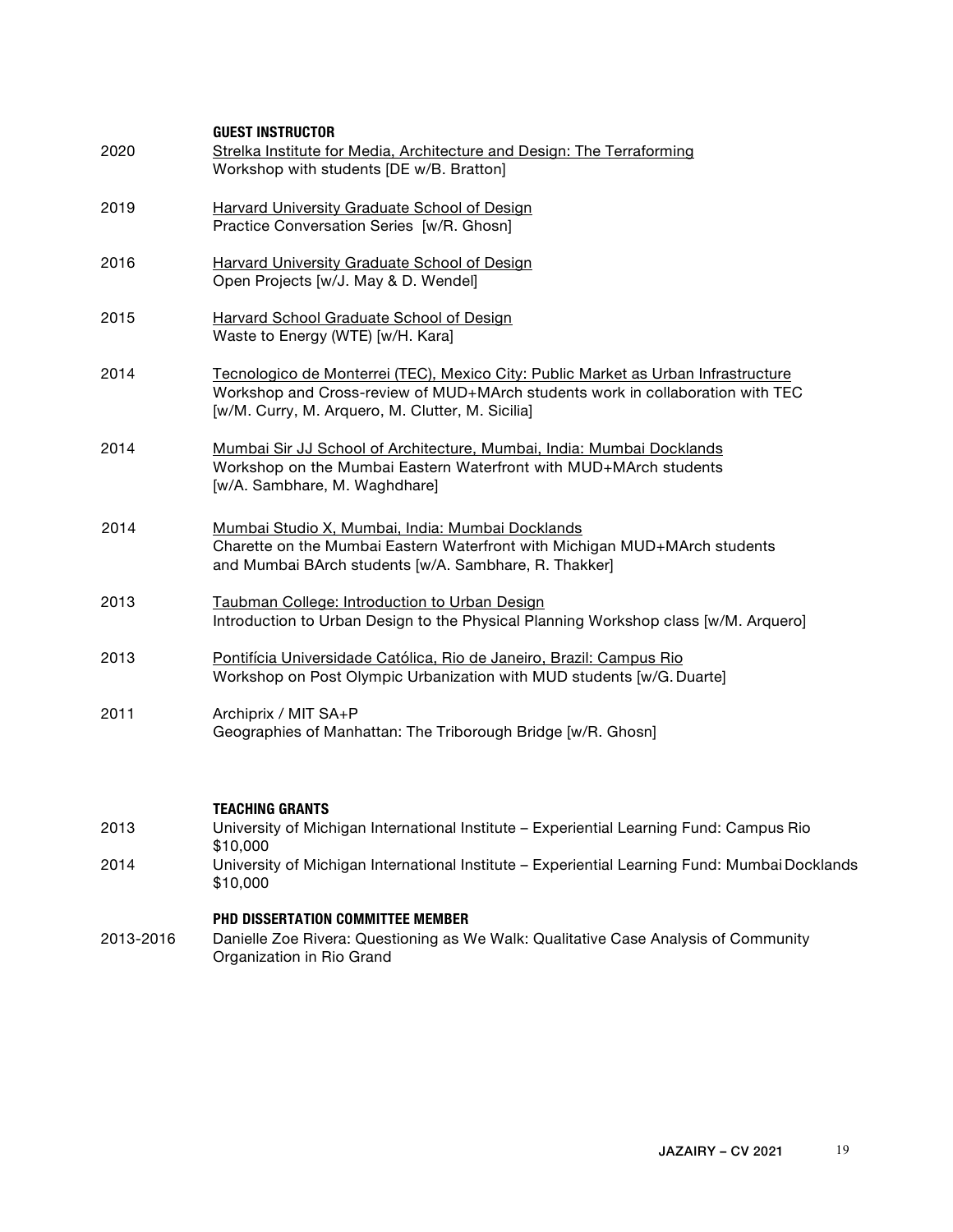## **SERVICE**

### **GUEST CRITIC**

- The New School, Parsons Schoold of Design, (D, Gissen)
- Columbia School of Architecture and Planning, (Z. Jamaleddine)
- Yale Architecture, Architecture (D. Gissen)
- Cornell Architecture Art and Planning, Thesis (L. Lok)
- Yale Architecture, Architecture (T. Reisz)
- Yale Architecture, Architrecture (B. Mendis)
- Harvard GSD, MLA Thesis (S. Pineiro)
- Harvard GSD, Architecture (J. Lott)
- Northeastern University: Final Review of Info Design Research Methods (D. Offenhuber)
- Harvard GSD, Studio: Landscape Architecture III Studio Reviews (C. Reed)
- Cornell AAP, The Post-Developmental City (N. Hwang + D. Moon)
- Massachusetts Institute of Technology: Granada Studio Final Reviews (C. Parreno, N. Rabbat)
- Massachusetts Institute of Technology: Thesis Reviews (A. Miljacki)
- University of Toronto, Superstudio (L. Miller)
- Ecole Nationale D'Architecture de Tetouan, Morocco: Tetouan Coastline (H. Cherkaoui)
- University of Toronto John H. Daniels: Master of Architecture Thesis Final Reviews (J. May)
- University of Syracuse School of Architecture: Freshmen Final Reviews (V. Tzen
- University of Toronto John H. Daniels: Master of Architecture Final Reviews (A. Chaouni)
- Harvard GSD, New Geographies: Imagining a World beyond Cosmopolis (H. Sarkis)
- Harvard GSD, Geographies of a Bridge (H. Sarkis)
- Harvard GSD, Studio: Dense and Green MArch Final Reviews (T. Schroepfer)
- Harvard GSD, Studio: Geographies of a Bridge Final Reviews (H. Sarkis )
- Wentworth Institute of Technology, Landscape+Environmental Systems+Arch (M. MacPhail)
- University of Buffalo School of Architecture and Planning, Final Reviews (H. Steiner)